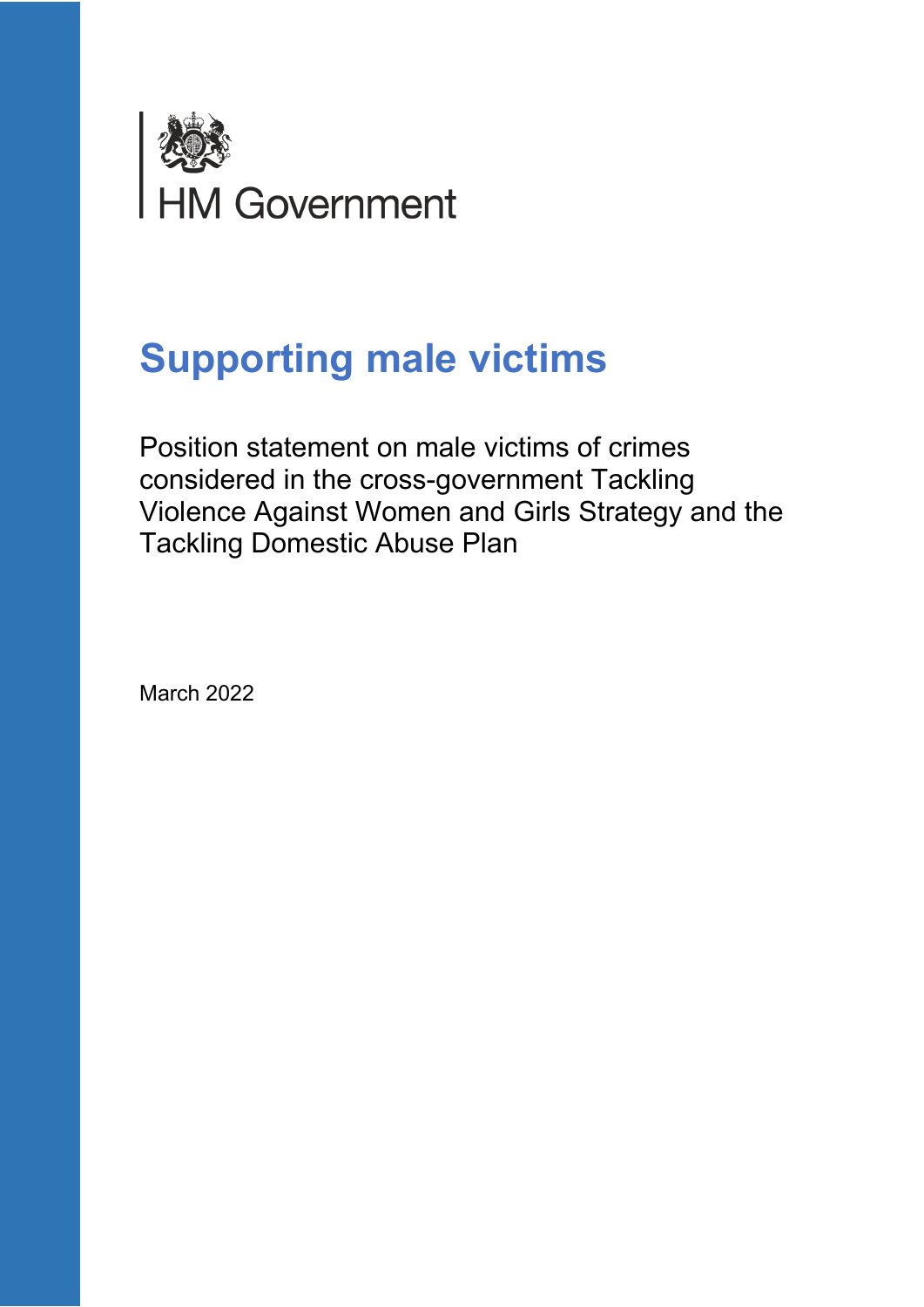

© Crown copyright 2022

This publication is licensed under the terms of the Open Government Licence v3.0 except where otherwise stated. To view this licence, visit [nationalarchives.gov.uk/doc/open-government-licence/version/3](http://nationalarchives.gov.uk/doc/open-government-licence/version/3/) or write to the Information Policy Team, The National Archives, Kew, London TW9 4DU, or email: [psi@nationalarchives.gsi.gov.uk.](mailto:psi@nationalarchives.gsi.gov.uk)

Where we have identified any third party copyright information you will need to obtain permission from the copyright holders concerned.

This publication is available at [www.gov.uk/government/publications](http://www.gov.uk/government/publications)

Any enquiries regarding this publication should be sent to us at:

Home Office 2 Marsham Street London SW1P 4DF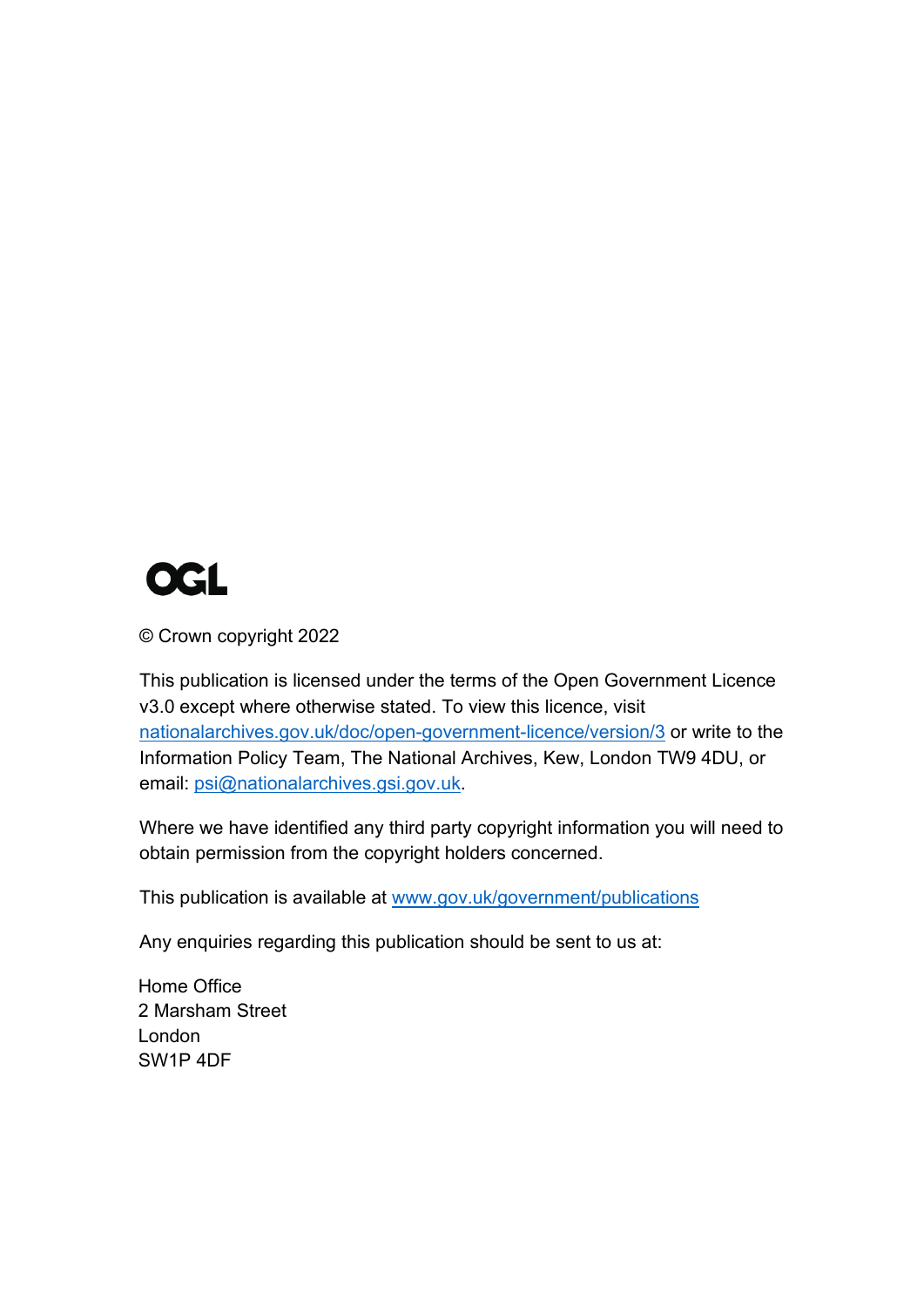# **Contents**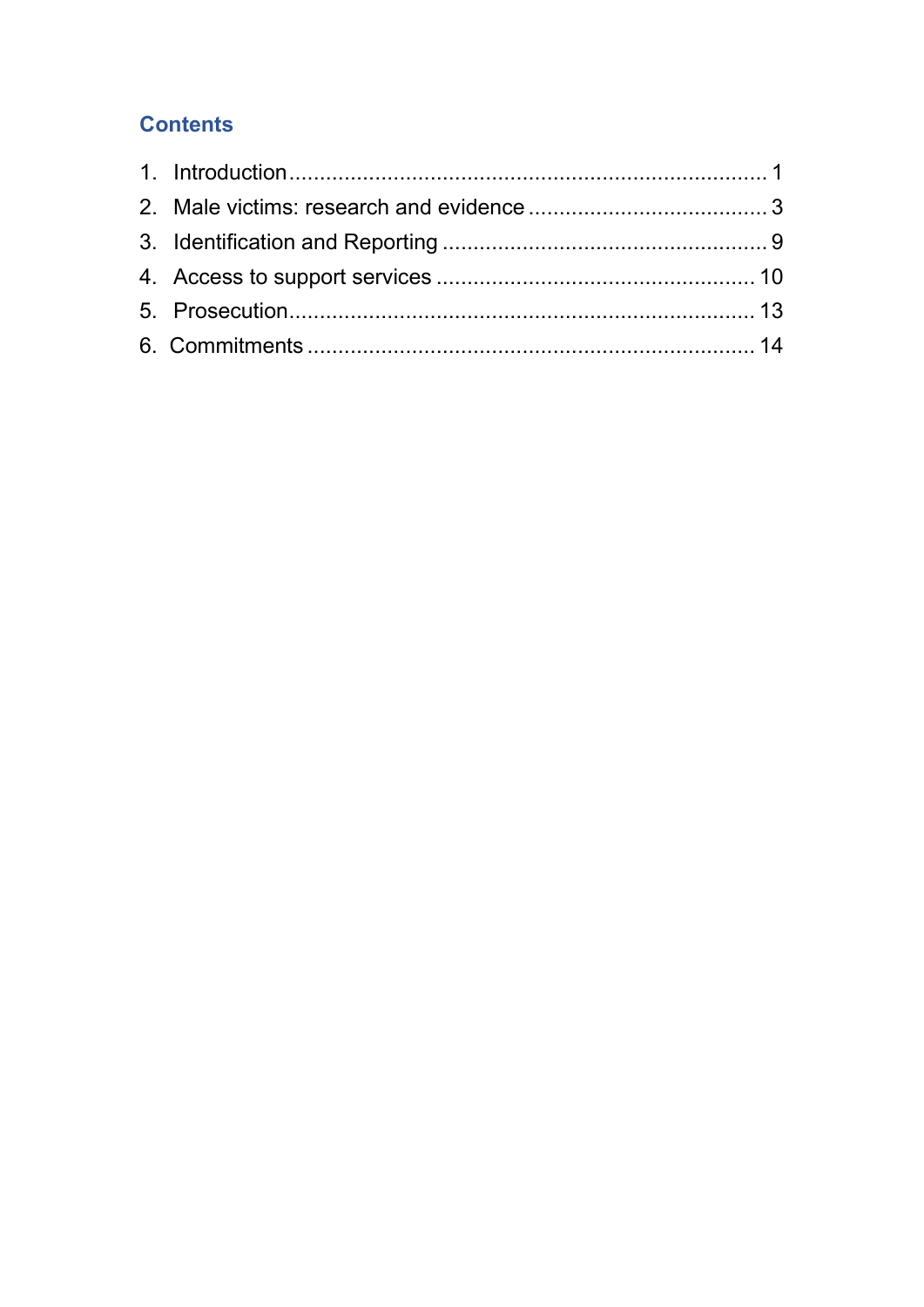# <span id="page-3-0"></span>**1. Introduction**

This document outlines the Government's support for male victims of crimes that fall within the violence against women and girls space. This document sits alongside the [Tackling Violence Against Women and Girls](https://www.gov.uk/government/publications/tackling-violence-against-women-and-girls-strategy) (VAWG) Strategy [2021](https://www.gov.uk/government/publications/tackling-violence-against-women-and-girls-strategy) and the Domestic Abuse Plan 2022, as a connected and complementary piece of work. Both the Tackling Violence Against Women and Girls Strategy, and the Domestic Abuse Plan, set out our ambition to reduce the prevalence of all VAWG crimes, regardless of who they affect, and to support all victims/survivors, including men and boys.

This document can be used by statutory bodies, charity sector practitioners, victims/survivors, and the public alongside the Tackling Violence Against Women and Girls Strategy, and the Domestic Abuse Plan as: an informational resource on the male victims' landscape, including the specific challenges male victims face; an outline to the support services outlook; and a guide to develop best practice.

The term 'violence against women and girls' refers to acts of violence or abuse that we know disproportionately affect women and girls. These crimes include - and are not limited to - rape, sexual violence, domestic abuse, stalking, 'honour'-based abuse including forced marriage, 'revenge porn', and the harms associated with sex work and prostitution. These crimes have profound and long-lasting physical and mental health impacts and have absolutely no place in our society. The use of this term cannot and should not negate the experiences of, or provisions for, male victims of these crimes. The Government is committed to ensuring that all victims/survivors of these crimes, of all protected characteristics, receive the support they deserve, and recognises its responsibilities under the Public Sector Equality Duty provided for in the Equality Act 2010. [1](#page-3-1)

The Tackling Violence Against Women and Girls Strategy, and the Domestic Abuse Plan, are both clear that while we use the term 'violence against women and girls' in both documents, this refers to all victims of any of these offences.

To inform the Tackling Violence Against Women and Girls Strategy and the Domestic Abuse Plan, the Government conducted a public Call for Evidence, which the Home Office ran in two phases. Phase 1 invited the public to respond to a public survey between 10 December 2020 and 19 February 2021. In Phase 2, the public survey was reopened by the Home Secretary between 12 March and 26 March 2021, following the tragic rape and murder of Sarah Everard. [2](#page-3-2) In total, we received over 180,000 responses.

The Call for Evidence was promoted using Home Office press, social and stakeholder channels, and was open to everyone. The public survey was

<span id="page-3-1"></span><sup>1</sup> [Equality Act 2010 \(legislation.gov.uk\)](https://www.legislation.gov.uk/ukpga/2010/15/section/149)

<span id="page-3-2"></span><sup>2</sup> [Violence Against Women and Girls \(VAWG\) Call for Evidence -](https://www.gov.uk/government/consultations/violence-against-women-and-girls-vawg-call-for-evidence) GOV.UK (www.gov.uk)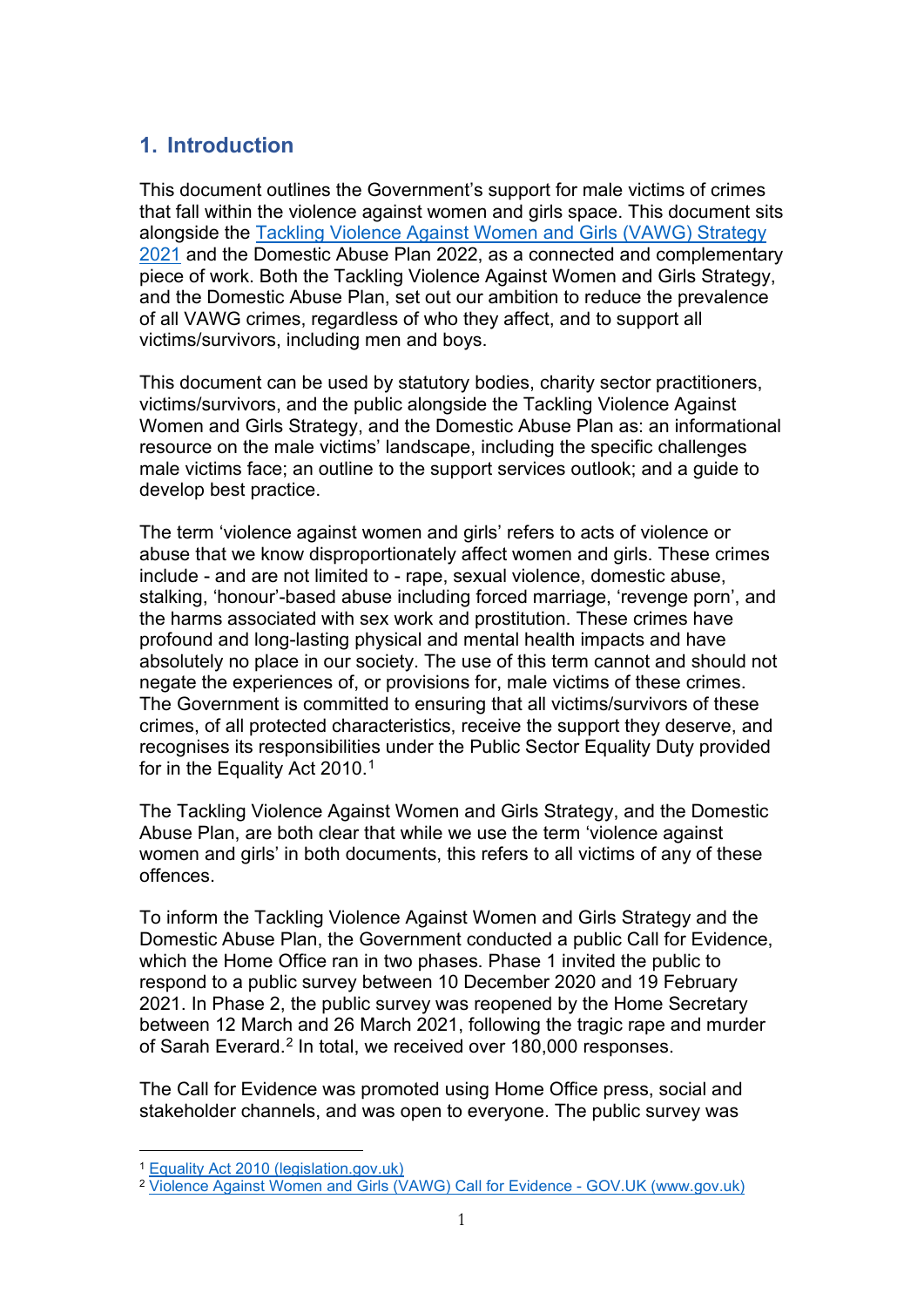promoted actively to men and boys, including through media such as LADbible Group. The Home Office held a dedicated men and boys focus group with sector stakeholders, and also commissioned a nationally representative survey[.3](#page-4-0) Organisations specifically supporting men and boys helped distribute the victim survey to ensure we gathered male victim perspectives. The Government has taken the feedback from the Call for Evidence into account, and recognises the challenges which can be faced by men and boys.<sup>4</sup>

In this document we draw on the testimonies of those victims/survivors who bravely describe the impact these crimes can have. The document is supplemented with case studies to help illustrate some of the subject matter described, and we are grateful to the victims/survivors for bravely sharing their stories, and to the organisations who helped to facilitate. Some names and identifying characteristics have been changed to protect identities. The Government thanks all contributors to the Call for Evidence wholeheartedly for their contributions, and is grateful to victims/survivors for sharing their experiences, and for the expertise of specialist sectors that support victims/survivors, academics, local authorities, and police and Criminal Justice System colleagues.

## **A note on terminology**

In this document, 'sexual assault', 'sexual offence', 'sexual violence' and 'sexual abuse' are used interchangeably and not necessarily in their technical or legal definitions.

<span id="page-4-0"></span><sup>3</sup> This formed part of the consultation of 2,000 adults aged 16-65 in England and Wales between 12 and 18 January 2021. The sample was nationally representative, with quotas set on age, sex and region, and weighting has been applied on these variables to reflect national profiles.

<span id="page-4-1"></span><sup>4</sup> [Tackling violence against women and girls strategy -](https://www.gov.uk/government/publications/tackling-violence-against-women-and-girls-strategy) GOV.UK (www.gov.uk)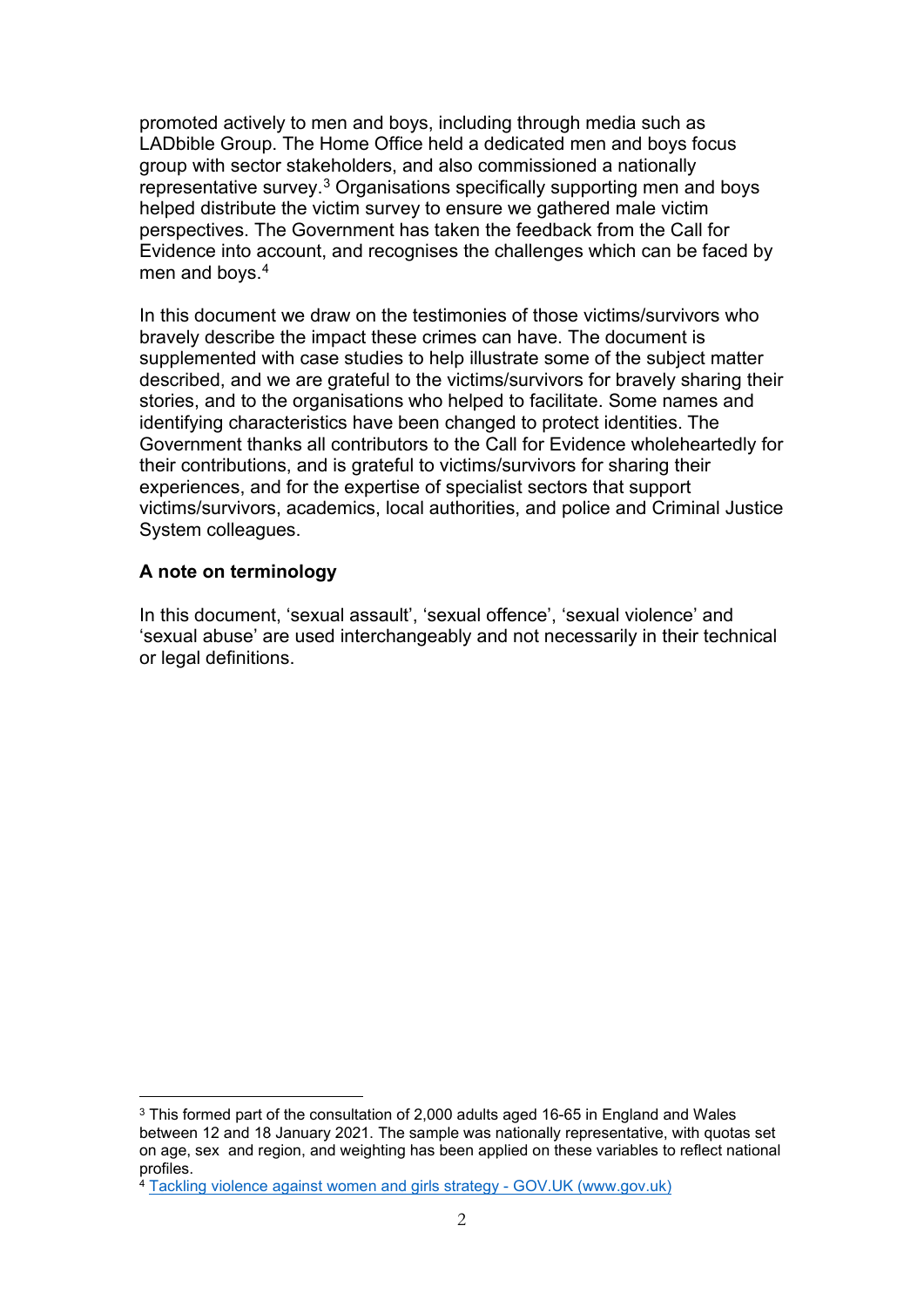## <span id="page-5-0"></span>**2. Male victims: research and evidence**

All victims of VAWG crimes are impacted differently by their unique experiences. While it is important that male victims are not seen as a single homogenous group, we acknowledge that there are patterns and commonalities in some experiences of male victims of VAWG crimes.

In this section we will provide an overview as to the prevalence and scale of male victims of VAWG crimes. The year ending March 2020 ONS Crime Survey of England and Wales (CSEW)<sup>[5](#page-5-1)</sup> is the most recent CSEW data available for VAWG crimes.[6](#page-5-2)

#### **Boys and children**

The Domestic Abuse Act 2021 stipulates that a child who sees, hears, or experiences the effects of domestic abuse, and is related to the person being abused or the person perpetrating the abuse, is also regarded as a victim<sup>[7](#page-5-3)</sup> of domestic abuse for the purposes of the Act.[8](#page-5-4)

Boys can therefore be victims of domestic abuse in their own right, and the Government acknowledges the short and long-term cognitive, behavioural, and emotional impact that can be suffered by boys as a result. Further information about the impact of domestic abuse on children, the barriers they may face in accessing services, and the need for frontline support to take a trauma-informed approach to recognise the specific needs of children of different age groups or protected characteristics, can be found in the [Domestic Abuse Statutory Guidance Framework.](https://www.gov.uk/government/consultations/domestic-abuse-act-statutory-guidance/domestic-abuse-draft-statutory-guidance-framework)

In the Tackling Violence Against Women and Girls Strategy, the Government committed to developing additional support to help teachers deliver the statutory Relationships, Sex and Health Education (RSHE) curriculum in schools effectively and confidently. The RSHE curriculum recognises that boys can also be victims of sexual violence, and advocates an understanding of healthy relationships for all pupils.

<span id="page-5-1"></span><sup>5</sup> The Crime Survey for England and Wales (CSEW) is a nationally representative, typically face-to-face victimisation survey in which people resident in households in England and Wales are asked about their experiences of a range of crimes in the 12 months prior to the interview. For the crime types and population it covers, the CSEW provides a better reflection of the true extent of crime experienced by the population than police recorded statistics, because the survey includes crimes that are not reported to, or recorded by, the police. <sup>6</sup> The Telephone Crime Survey for England and Wales 2021 deployed for use during the COVID-19 pandemic did not include questions on sexual offences and domestic abuse (previously such questions were included in the CSEW in a self-completion module and not asked by an interviewer given the sensitive nature of the questions).

<span id="page-5-4"></span><span id="page-5-3"></span><span id="page-5-2"></span><sup>&</sup>lt;sup>7</sup> As per the Code of Practice for Victims of Crime in England and Wales the definition of a 'victim' is: a person who has suffered harm, including physical, mental or emotional harm or economic loss which was directly caused by a criminal offence; a close relative (or a nominated family spokesperson) of a person whose death was directly caused by a criminal offence: [MoJ Victims Code 2020 \(publishing.service.gov.uk\)](https://assets.publishing.service.gov.uk/government/uploads/system/uploads/attachment_data/file/974376/victims-code-2020.pdf) <sup>8</sup> [Domestic Abuse Act 2021 \(legislation.gov.uk\)](https://www.legislation.gov.uk/ukpga/2021/17/section/3/enacted)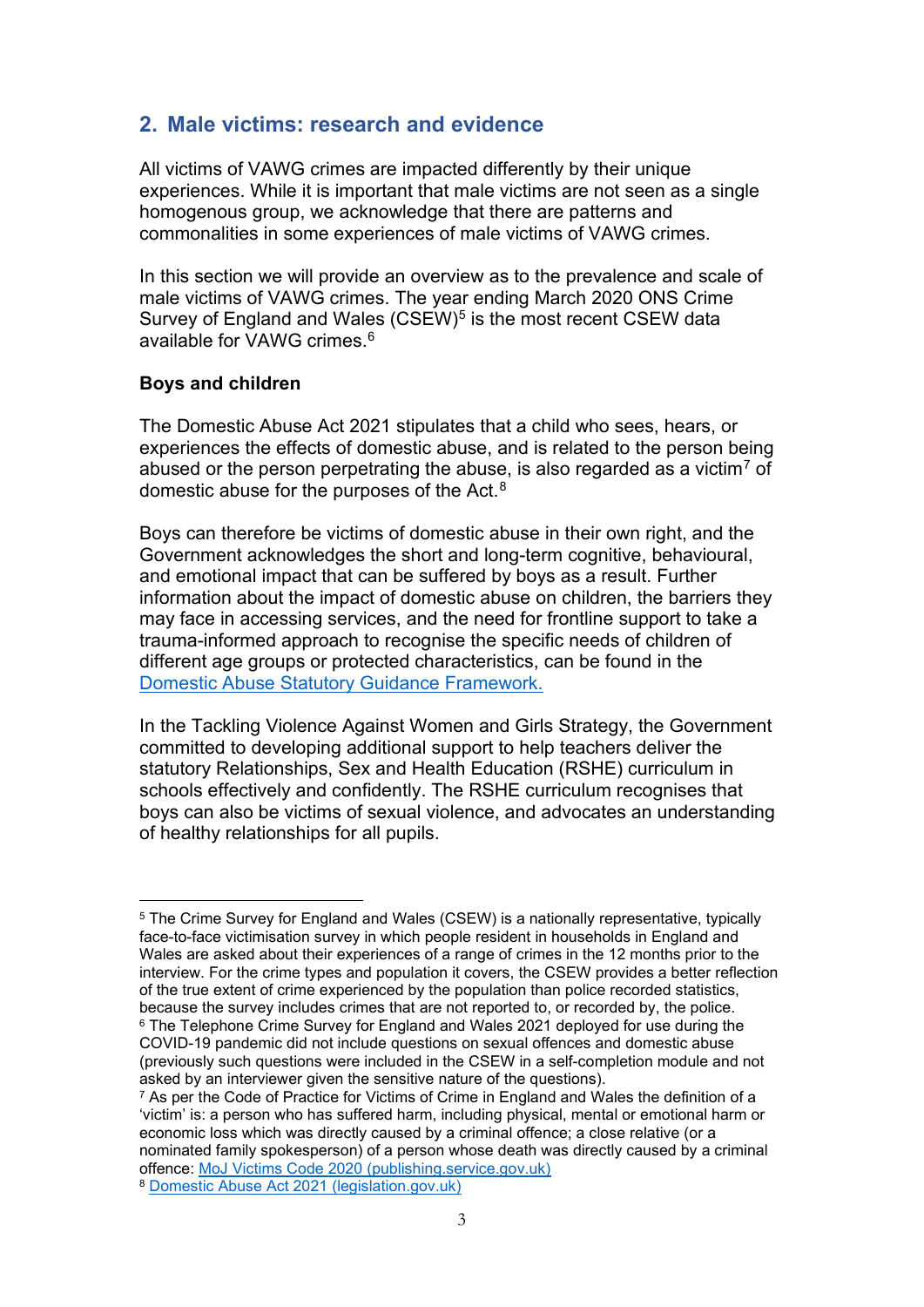[The Tackling Child Sexual Abuse Strategy 2021](https://assets.publishing.service.gov.uk/government/uploads/system/uploads/attachment_data/file/973236/Tackling_Child_Sexual_Abuse_Strategy_2021.pdf) sets out the Government's commitment to ensuring access to high quality support for all victims and survivors of child sexual abuse, including men and boys, wherever they live in the country and regardless of when the abuse occurred. We are doing this by boosting investment in local and national specialist sexual violence support services.<sup>[9](#page-6-0)</sup>

Men and boys may face specific barriers to accessing some support services, and may experience particular vulnerabilities. We know that due to a number of systemic, environmental, and cultural barriers, some of which are set out in the next section, many do not come forward to report.

### **Domestic abuse and domestic homicide**

The year ending March 2020 CSEW data shows that 13.8% of men and 27.6% of women aged 16 to 74 have experienced domestic abuse behaviours<sup>[10](#page-6-1)</sup> since the age of 16, equivalent to an estimated 2.9 million male victims and 5.9 million female victims. In the year 2019/20, 3.6% of men (757,000) and 7.3% of women (1.6 million) were victims of domestic abuse. $^\mathrm{11}$  $^\mathrm{11}$  $^\mathrm{11}$ Data on the details of cases discussed at Multi-Agency Risk Assessment Conferences (MARACs), which represent the highest risk domestic abuse cases, show that 6.1% of MARACs held between April 2020 and May 2021 had male victims. The remaining proportion of victims were female.<sup>[12](#page-6-3)</sup>

When looking towards different types of domestic abuse, men are more likely to report being victims of partner abuse (2.4%) than family abuse (1.5%) in the previous year. This follows the same trend as for female victims. Domestic stalking was experienced by 0.7% of men and 1.3% of women in the previous year.

Of the 362 victims of domestic homicides in year ending March 2018 to March 2020, 86 victims were men (24%). [13](#page-6-4) In just under 60% of cases (51 victims), the suspect was either a parent or other family member. In just over 60% of cases the suspect was male (53 cases). Both the Respect Men's Advice Line and the male victims support charity, Mankind Initiative, saw an increase in calls regarding suicide ideation over the pandemic period. [14](#page-6-5),[15](#page-6-6) A Vulnerability Knowledge and Practice Programme (VKPP) and National Police Chiefs' Council (NPCC) review of domestic homicides and suspected victim suicides

<span id="page-6-1"></span><span id="page-6-0"></span><sup>&</sup>lt;sup>10</sup> This includes partner or family non-physical abuse, threats, force, sexual assault, or stalking. See [User guide to crime statistics for England and Wales: March 2020 -](https://www.ons.gov.uk/peoplepopulationandcommunity/crimeandjustice/methodologies/userguidetocrimestatisticsforenglandandwales) Office for [National Statistics \(ons.gov.uk\)](https://www.ons.gov.uk/peoplepopulationandcommunity/crimeandjustice/methodologies/userguidetocrimestatisticsforenglandandwales) for full definitions.

<span id="page-6-2"></span><sup>11</sup> [Domestic abuse in England and Wales overview -](https://www.ons.gov.uk/peoplepopulationandcommunity/crimeandjustice/bulletins/domesticabuseinenglandandwalesoverview/november2020) Office for National Statistics (ons.gov.uk)

<span id="page-6-4"></span><span id="page-6-3"></span><sup>12</sup> ONS. 2021. Domestic abuse victim services - [Office for National Statistics \(ons.gov.uk\)](https://www.ons.gov.uk/peoplepopulationandcommunity/crimeandjustice/datasets/domesticabusevictimservicesappendixtables) <sup>13</sup> ONS. 2020. [Domestic abuse prevalence and victim characteristics -](https://www.ons.gov.uk/peoplepopulationandcommunity/crimeandjustice/datasets/domesticabuseprevalenceandvictimcharacteristicsappendixtables) Office for National [Statistics \(ons.gov.uk\)](https://www.ons.gov.uk/peoplepopulationandcommunity/crimeandjustice/datasets/domesticabuseprevalenceandvictimcharacteristicsappendixtables)

<sup>14</sup> [Statistics on Male Victims of Domestic Abuse -](https://www.mankind.org.uk/statistics/statistics-on-male-victims-of-domestic-abuse/) (mankind.org.uk)

<span id="page-6-6"></span><span id="page-6-5"></span><sup>15</sup> Respect. 2021. [Men's advice line: service review 2020/21](https://hubble-live-assets.s3.amazonaws.com/respect/file_asset/file/9/Men_s_Advice_Line_service_review_2020-21-compressed.pdf)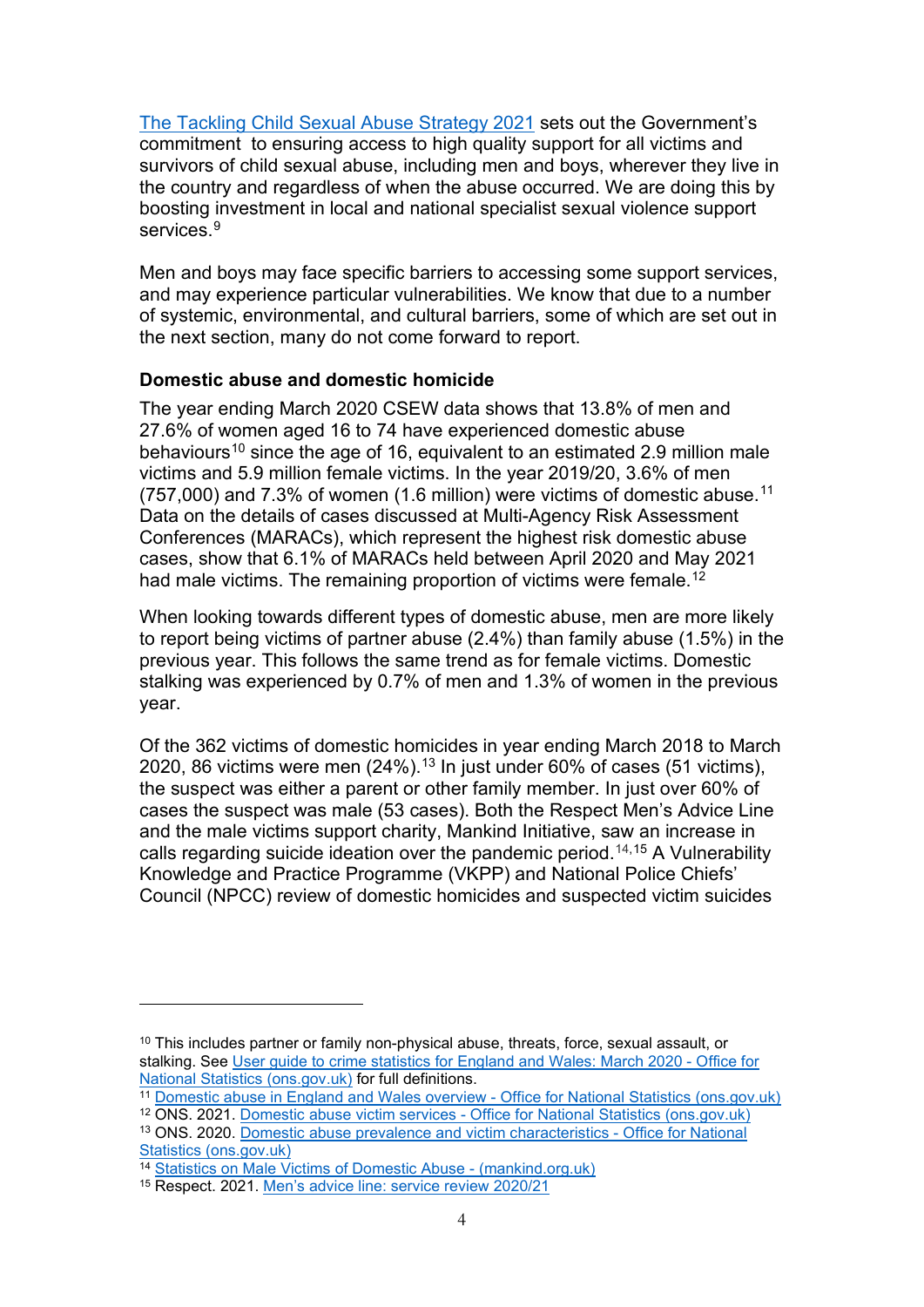between March 2020 and 2021 found that of the 39 domestic abuse related suicides identified, 10% (4) involved male victims.<sup>[16](#page-7-0)\_[17](#page-7-1)</sup>

## **Sexual assault**

For the year ending March 2020, an estimated 773,000 adults aged 16 to 74 years were victims of sexual assault (including attempts), with an estimated 618,000 female victims and 155,000 male victims. [18](#page-7-2)[19](#page-7-3) The Centre of Expertise on Child Sexual Abuse estimates that at least 5% of boys and young men experience sexual abuse before the age of 16. $^{\mathrm{20}}$  $^{\mathrm{20}}$  $^{\mathrm{20}}$ 

## **Stalking**

According to CSEW, 526,000 men aged between 16 and 74 were estimated to have been victims of stalking in the year ending March 2020 (compared to 977,000 women). [21](#page-7-5)

## **So-called 'honour'-based abuse (HBA), including forced marriage**

Men and boys are also victims of so-called 'honour'-based abuse (HBA). Just as with female victims of HBA, they may be subjected to it for a variety of reasons. These include: to punish behaviour which is seen as transgressing community norms or compromising family 'honour', to attempt to 'cure' or mask trans identity or homosexuality, or additionally, in the case of being forced into marriage, to obtain a visa or to find a carer for an individual with a disability.

Data from the joint Home Office and Foreign, Commonwealth and Development Office Forced Marriage Unit (FMU) shows that around a fifth of cases which they provided advice or support to in 2020 relate to male victims and survivors (21% in 2020). Men appear to be particularly represented in cases where the victim is LGBT (63% male), or where they have mental capacity concerns (55% male). [22](#page-7-6)

<span id="page-7-0"></span><sup>&</sup>lt;sup>16</sup> Bates, L., Hoeger, K., Stoneman, M.J., Whitaker, A. 2021. Vulnerability Knowledge and [Practice Programme \(VKPP\): Domestic Homicides and Suspected Victim Suicides During the](https://assets.publishing.service.gov.uk/government/uploads/system/uploads/attachment_data/file/1013128/Domestic_homicides_and_suspected_victim_suicides_during_the_Covid-19_Pandemic_2020-2021.pdf)  [Covid-19 Pandemic 2020-2021.](https://assets.publishing.service.gov.uk/government/uploads/system/uploads/attachment_data/file/1013128/Domestic_homicides_and_suspected_victim_suicides_during_the_Covid-19_Pandemic_2020-2021.pdf) Home Office.

<span id="page-7-1"></span><sup>&</sup>lt;sup>17</sup> NB: This is likely to be an under-estimate of all victim suicides with a history of domestic abuse, as it will inherently exclude those suicides where a prior history of domestic abuse was not known to police.

<span id="page-7-3"></span><span id="page-7-2"></span><sup>18</sup> [Sexual offences in England and Wales overview -](https://www.ons.gov.uk/peoplepopulationandcommunity/crimeandjustice/bulletins/sexualoffencesinenglandandwalesoverview/march2020) Office for National Statistics (ons.gov.uk) <sup>19</sup> Sexual assaults measured by the CSEW combine rape (including attempts), assault by penetration (including attempts), indecent exposure and unwanted sexual touching experienced by people aged over 16.

<span id="page-7-4"></span><sup>20</sup> [The scale and nature of child sexual abuse: Review of evidence \(csacentre.org.uk\)](https://www.csacentre.org.uk/documents/scale-nature-review-evidence-0621/)

<span id="page-7-5"></span><sup>&</sup>lt;sup>21</sup> [Stalking: findings from the Crime Survey for England and Wales -](https://www.ons.gov.uk/peoplepopulationandcommunity/crimeandjustice/datasets/stalkingfindingsfromthecrimesurveyforenglandandwales) Office for National [Statistics \(ons.gov.uk\)](https://www.ons.gov.uk/peoplepopulationandcommunity/crimeandjustice/datasets/stalkingfindingsfromthecrimesurveyforenglandandwales)

<span id="page-7-6"></span><sup>22</sup> Forced Marriage Unit Statistics [Forced Marriage Unit Statistics 2020.](https://www.gov.uk/government/statistics/forced-marriage-unit-statistics-2020/forced-marriage-unit-statistics-2020)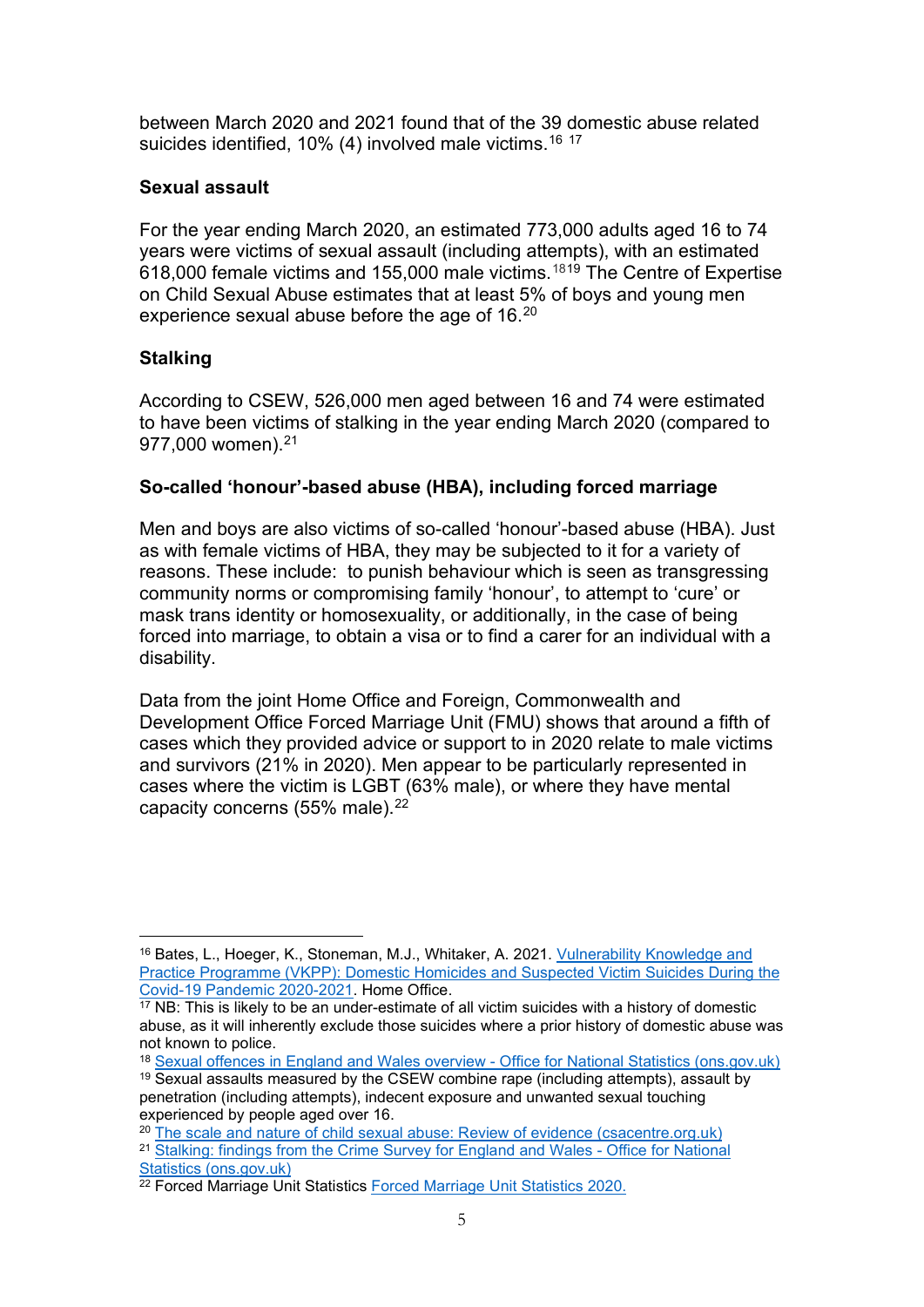# **Case Study: Forced Marriage Unit**

Ahmed, [23](#page-8-0) a young man, was facing increasing pressure at home to marry a cousin in Pakistan, with threats to kill him if he did not comply. Ahmed was then sent to Pakistan on the pretext of visiting his grandparents.

Ahmed's girlfriend in the UK alerted the Forced Marriage Unit (FMU), a joint Foreign, Commonwealth and Development Office (FCDO) and Home Office unit, which leads on the Government's forced marriage policy, outreach, and casework. It operates both inside the UK (where support is provided to any individual) and overseas (where consular assistance is provided to British nationals, including dual nationals).

The FMU advised her to pass their details to Ahmed, for him to make direct contact. Ahmed contacted the FMU a month after he was sent to Pakistan, and stated that he has been forced into an engagement with his cousin, and feared the marriage was imminent. He also stated that while he had been living with his grandparents and paternal uncle in Pakistan his passport had been taken away, and his phone was closely monitored.

The FMU's colleagues within the British High Commission (BHC) Islamabad told him to remain where he was while a formal plan was developed to assist his return to the UK. Before a formal plan could be put in place, Ahmed fled from the family home to the British High Commission in Islamabad without his passport. He was accommodated in a guesthouse through FMU's NGO partners in Islamabad.

In initial communications, Ahmed had indicated that he did not want his parents in the UK to know of his whereabouts, nor did he want FMU to contact police about a Forced Marriage Protection Order (FMPO) until he was safely in the UK, because feared that his life would be at risk in Pakistan. However, he later consented for the police to be informed, as well as his uncle in Pakistan.

Shortly after Ahmed's departure from Pakistan, his family members contacted the BHC and, after discussions, and with Ahmed's consent, his passport and return ticket were arranged and brought to the BHC. BHC staff then made arrangements to facilitate his travels, including pre flights COVID-19 tests.

The FMU made arrangements with their UK NGO partner for Ahmed to be met at the airport on arrival, and accommodated at a safe guesthouse. He was met by them along with police who escorted him to the safe accommodation. Ahmed was then provided temporary accommodation, subsistence allowance, and his ongoing safeguarding needs were discussed with police.

#### **Sexual harassment**

Data from the Government Equalities Office's Sexual Harassment Survey in 2020 used a broad, self-defined definition of sexual harassment, and found that, although it is most likely to affect women, men also experience considerable levels of sexual harassment and sexual harassment behaviours, 34% of men reported that they had experienced at least one form of sexual harassment in

<span id="page-8-0"></span> $23$  Some names and identifying characteristics have been changed to protect identities.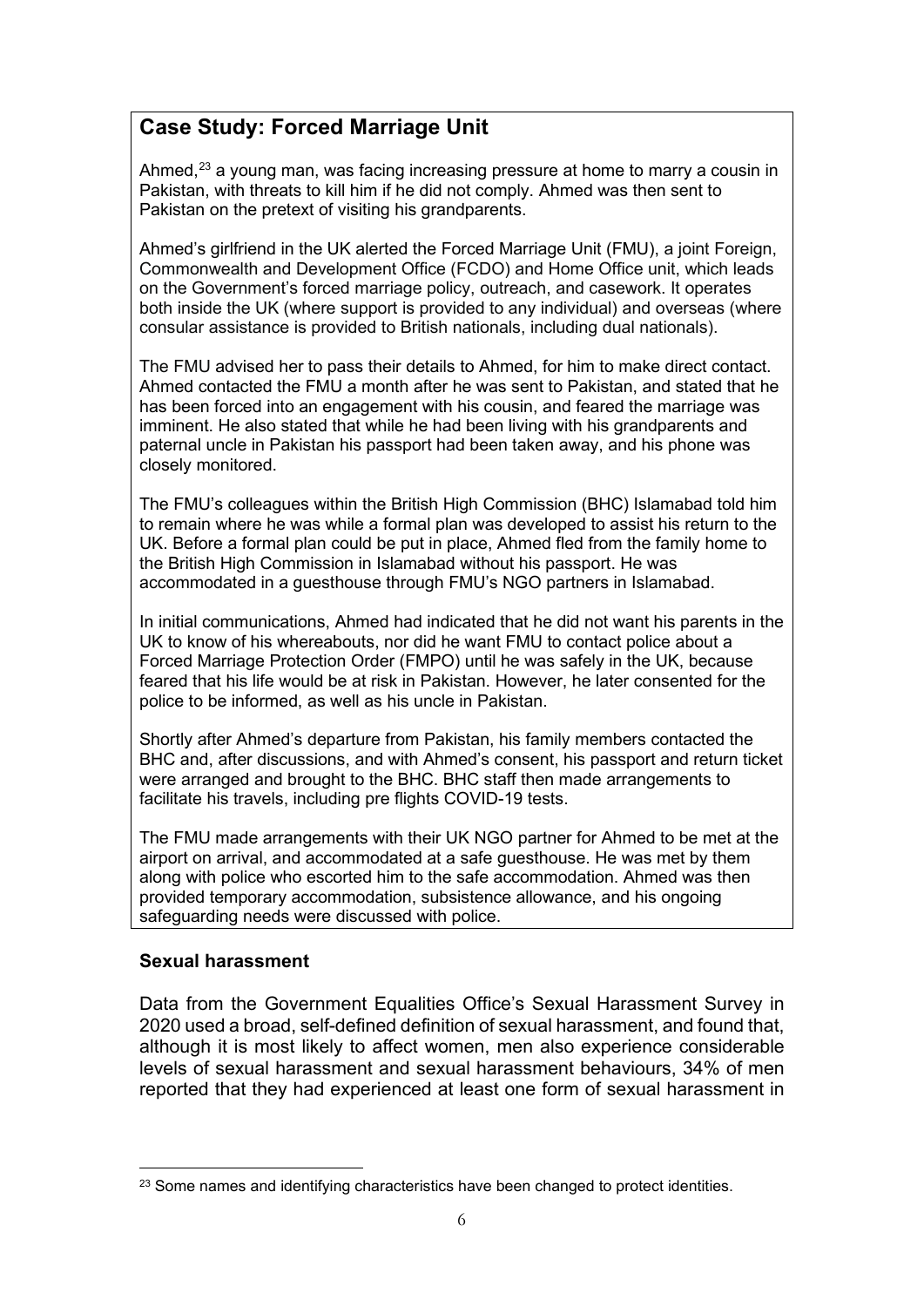the last 12 months.<sup>[24](#page-9-0)</sup> In the workplace specifically, men were almost as likely to experience workplace harassment as women (the incidence of experiencing harassment was 30% among women and 27% among men).

## **Demographics**

The Government recognises that some groups are at higher risk of certain crimes. We are able to determine certain patterns and commonalities of experience, however these groups are not homogenous and may face overlapping challenges.

The CSEW for year ending March 2020 highlights that gay and bisexual men were around twice as likely to experience domestic abuse as heterosexual men; 6% of gay men and 7.3% of bisexual men aged 16 to 74 reported experiencing domestic abuse in the previous year. This compares to 3.5% of heterosexual men.[25](#page-9-1)

There is currently no nationally representative data on prevalence of domestic abuse in transgender people. [26](#page-9-2) According to the CSEW, transgender people were significantly more likely to have been a victim of all crimes, including crimes considered violence against women and girls (and excluding fraud).[27](#page-9-3) More than 1 in 4 transgender people (28%) had experienced crime compared with 14% of <sup>[28](#page-9-4)</sup> people who are not transgender.<sup>[29](#page-9-5)</sup> The Government Equalities Office's National LGBT Survey found that transgender respondents were notably more likely to have experienced most incident types (48%) involving someone they lived with than other respondents (28%). Transgender men were more likely to report incidents such as verbal harassment, controlling or coercive behaviour, and physical harassment or violence than men who are not transgender. [30](#page-9-6)

GBT+ men may also be victims of so-called conversion therapy, this is abuse aimed at changing, altering, or 'curing' LGBT identities, and can take the form of verbal, psychological, physical, and sexual abuse.<sup>[31](#page-9-7)</sup>

<span id="page-9-5"></span><sup>29</sup> Crime in England and Wales - [Office for National Statistics \(ons.gov.uk\)](https://www.ons.gov.uk/peoplepopulationandcommunity/crimeandjustice/bulletins/crimeinenglandandwales/yearendingmarch2020)

<span id="page-9-6"></span>3[0https://assets.publishing.service.gov.uk/government/uploads/system/uploads/attachment\\_da](https://assets.publishing.service.gov.uk/government/uploads/system/uploads/attachment_data/file/721704/LGBT-survey-research-report.pdf) [ta/file/721704/LGBT-survey-research-report.pdf](https://assets.publishing.service.gov.uk/government/uploads/system/uploads/attachment_data/file/721704/LGBT-survey-research-report.pdf)

<span id="page-9-0"></span><sup>&</sup>lt;sup>24</sup> Government Equalities Office, [2020 Sexual Harassment Survey.](https://assets.publishing.service.gov.uk/government/uploads/system/uploads/attachment_data/file/1002873/2021-07-12_Sexual_Harassment_Report_FINAL.pdf) Please note, the approach to the measurement of sexual harassment taken in this survey is new, and its results are therefore experimental. Readers should treat this data cautiously and refer to the full report at the above link.

<span id="page-9-1"></span><sup>25</sup> ONS. 2020. [Domestic abuse prevalence and victim characteristics -](https://www.ons.gov.uk/peoplepopulationandcommunity/crimeandjustice/datasets/domesticabuseprevalenceandvictimcharacteristicsappendixtables) Office for National [Statistics \(ons.gov.uk\)](https://www.ons.gov.uk/peoplepopulationandcommunity/crimeandjustice/datasets/domesticabuseprevalenceandvictimcharacteristicsappendixtables)

<span id="page-9-2"></span><sup>&</sup>lt;sup>26</sup> The CSEW does ask for respondents' gender identity, however the number of transgender victims of domestic abuse are too low to publish. Figures are not published for CSEW estimates based on fewer than 50 respondents.

<span id="page-9-3"></span><sup>27</sup> Crime in England and Wales - [Office for National Statistics \(ons.gov.uk\)](https://www.ons.gov.uk/peoplepopulationandcommunity/crimeandjustice/bulletins/crimeinenglandandwales/yearendingmarch2020)

<span id="page-9-4"></span><sup>&</sup>lt;sup>28</sup> Used in this document to refer to people whose gender identity matches their sex assigned at birth – people who are not transgender.

<span id="page-9-7"></span><sup>31</sup> [What-is-Conversion-Therapy.pdf \(galop.org.uk\)](https://galop.org.uk/wp-content/uploads/2021/10/What-is-Conversion-Therapy.pdf)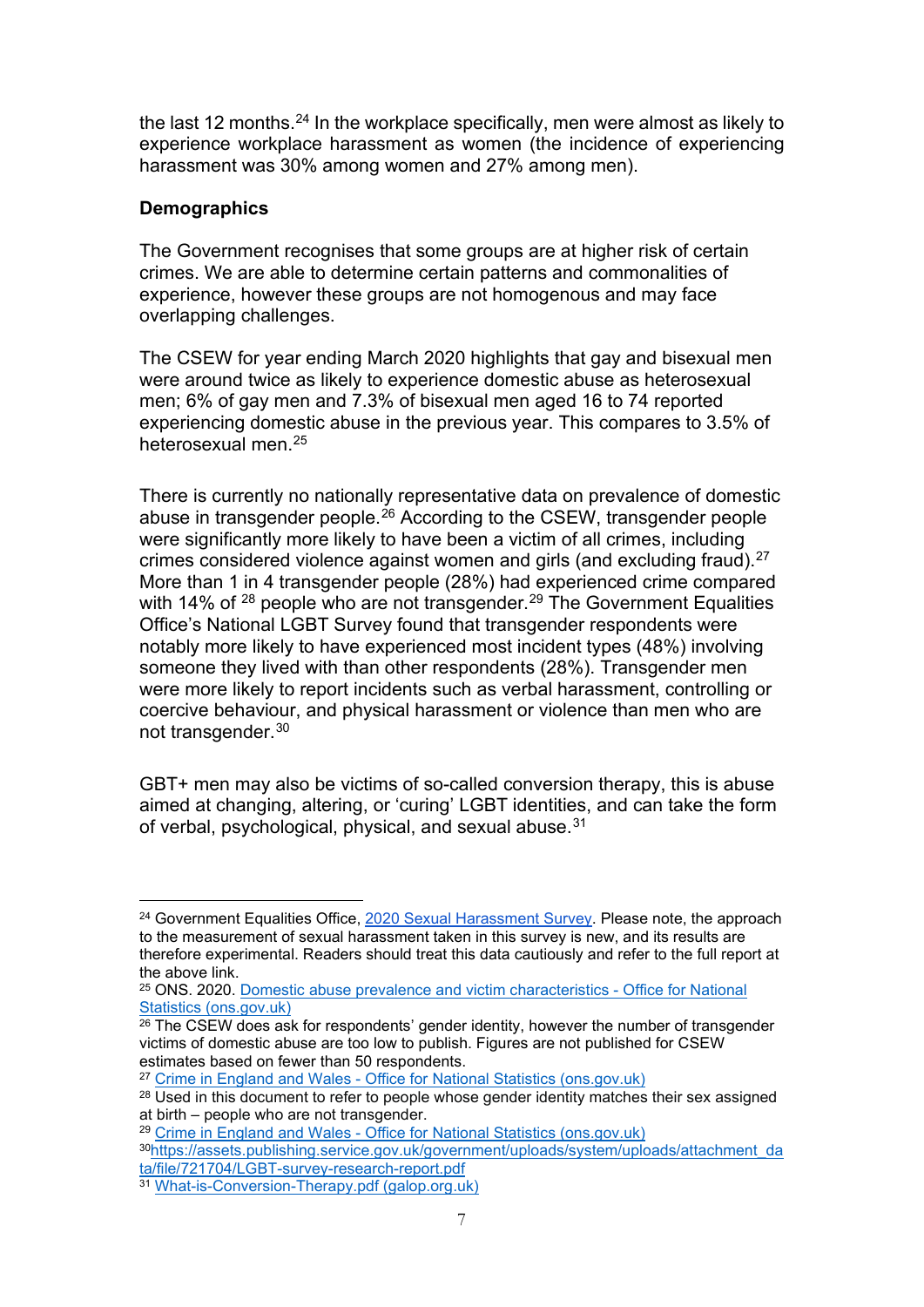In 2020-2021, 1 in 3 callers to the Men's Advice Line - the national helpline for male victims of domestic abuse run by Respect - identified as being from ethnic minority backgrounds. Of those victims, a further 1 in 3 reported experiencing incidents of controlling or coercive behaviours having occurred on 5 or more occasions.

The CSEW finds that similarly to overall trends in domestic abuse, men from mixed or 'other' ethnic groups are more likely to report being a victim of domestic abuse. For the year ending March 2020 CSEW, 6.1% of those in 'other ethnic groups' and 5.9% of those in the mixed ethnic group reported experiencing domestic abuse in the previous year. The prevalence for all males was  $3.6\%$ .  $32$ 

The Government recognises the increased risk of victimisation of VAWG crimes faced by migrant people, including migrant men. As highlighted in the Tackling Violence Against Women and Girls Strategy, the Home Office is running a 'Support for Migrant Victims' pilot scheme to provide wraparound support for migrant victims of domestic abuse who do not have access to public funds, with an evaluation report being published in the summer.

The CSEW data show us that disabled people are more likely to be subject to domestic abuse. This is observed for both men and women, with disabled men being over twice as likely to report experiencing domestic abuse (7.5%) than non-disabled men (3.2%), in the previous year. [33I](#page-10-1)n the three years ending March 2018, disabled men aged 16-59 (1.1%) were more likely to have experienced sexual assault and attempted sexual assault than nondisabled men of the same age  $(0.8\%)$ .<sup>[34](#page-10-2)</sup> In the year ending March 2020, disabled men (7.5%) were more than twice as likely to have experienced domestic abuse than non-disabled men  $(3.2\%)$ .  $35$ 

The situation for male victims of domestic abuse and some other crimes in the VAWG category can be considerably more difficult and complex where they have parental responsibilities. ONS Crime Survey figures for year ending March 2020 show that 34.1% of male victims experiencing domestic abuse live in a household with two adults and at least one child, and a further 1.4% of male victims live in a household with one adult and at least one child. $^{36}$  $^{36}$  $^{36}$ Among victims of partner abuse who reported children in the household, children witnessed the offence in 20.5% of cases. [37](#page-10-5)

<span id="page-10-0"></span><sup>32</sup> ONS. 2020. [Domestic abuse prevalence and victim characteristics -](https://www.ons.gov.uk/peoplepopulationandcommunity/crimeandjustice/datasets/domesticabuseprevalenceandvictimcharacteristicsappendixtables) Office for National [Statistics \(ons.gov.uk\)](https://www.ons.gov.uk/peoplepopulationandcommunity/crimeandjustice/datasets/domesticabuseprevalenceandvictimcharacteristicsappendixtables)

<span id="page-10-1"></span><sup>33</sup> ONS. 2020. [Domestic abuse prevalence and victim characteristics -](https://www.ons.gov.uk/peoplepopulationandcommunity/crimeandjustice/datasets/domesticabuseprevalenceandvictimcharacteristicsappendixtables) Office for National [Statistics \(ons.gov.uk\)](https://www.ons.gov.uk/peoplepopulationandcommunity/crimeandjustice/datasets/domesticabuseprevalenceandvictimcharacteristicsappendixtables)

<span id="page-10-2"></span><sup>34</sup> Disability and crime - [Office for National Statistics \(ons.gov.uk\)](https://www.ons.gov.uk/peoplepopulationandcommunity/healthandsocialcare/disability/datasets/disabilityandcrime)

<span id="page-10-3"></span><sup>35</sup> ONS. 2020. [Domestic abuse prevalence and victim characteristics -](https://www.ons.gov.uk/peoplepopulationandcommunity/crimeandjustice/datasets/domesticabuseprevalenceandvictimcharacteristicsappendixtables) Office for National [Statistics \(ons.gov.uk\)](https://www.ons.gov.uk/peoplepopulationandcommunity/crimeandjustice/datasets/domesticabuseprevalenceandvictimcharacteristicsappendixtables)

<span id="page-10-4"></span><sup>36</sup> ONS. 2021. [Percentage of males aged 16 to 74 years that experienced any domestic](https://www.ons.gov.uk/peoplepopulationandcommunity/crimeandjustice/adhocs/14256percentageofmalesaged16to74thatexperiencedanydomesticabuseoranypartnerabuseinthelastyearbystructureofhouseholdenglandandwalesyearendingmarch2020)  [abuse or any partner abuse in the last year, by structure of household, England and Wales,](https://www.ons.gov.uk/peoplepopulationandcommunity/crimeandjustice/adhocs/14256percentageofmalesaged16to74thatexperiencedanydomesticabuseoranypartnerabuseinthelastyearbystructureofhouseholdenglandandwalesyearendingmarch2020)  year ending March 2020 - [Office for National Statistics \(ons.gov.uk\)](https://www.ons.gov.uk/peoplepopulationandcommunity/crimeandjustice/adhocs/14256percentageofmalesaged16to74thatexperiencedanydomesticabuseoranypartnerabuseinthelastyearbystructureofhouseholdenglandandwalesyearendingmarch2020)

<span id="page-10-5"></span><sup>&</sup>lt;sup>37</sup> ONS. 2019. Partner abuse in detail – Appendix tables - Office for National Statistics [\(ons.gov.uk\)](https://www.ons.gov.uk/peoplepopulationandcommunity/crimeandjustice/datasets/partnerabuseindetailappendixtables)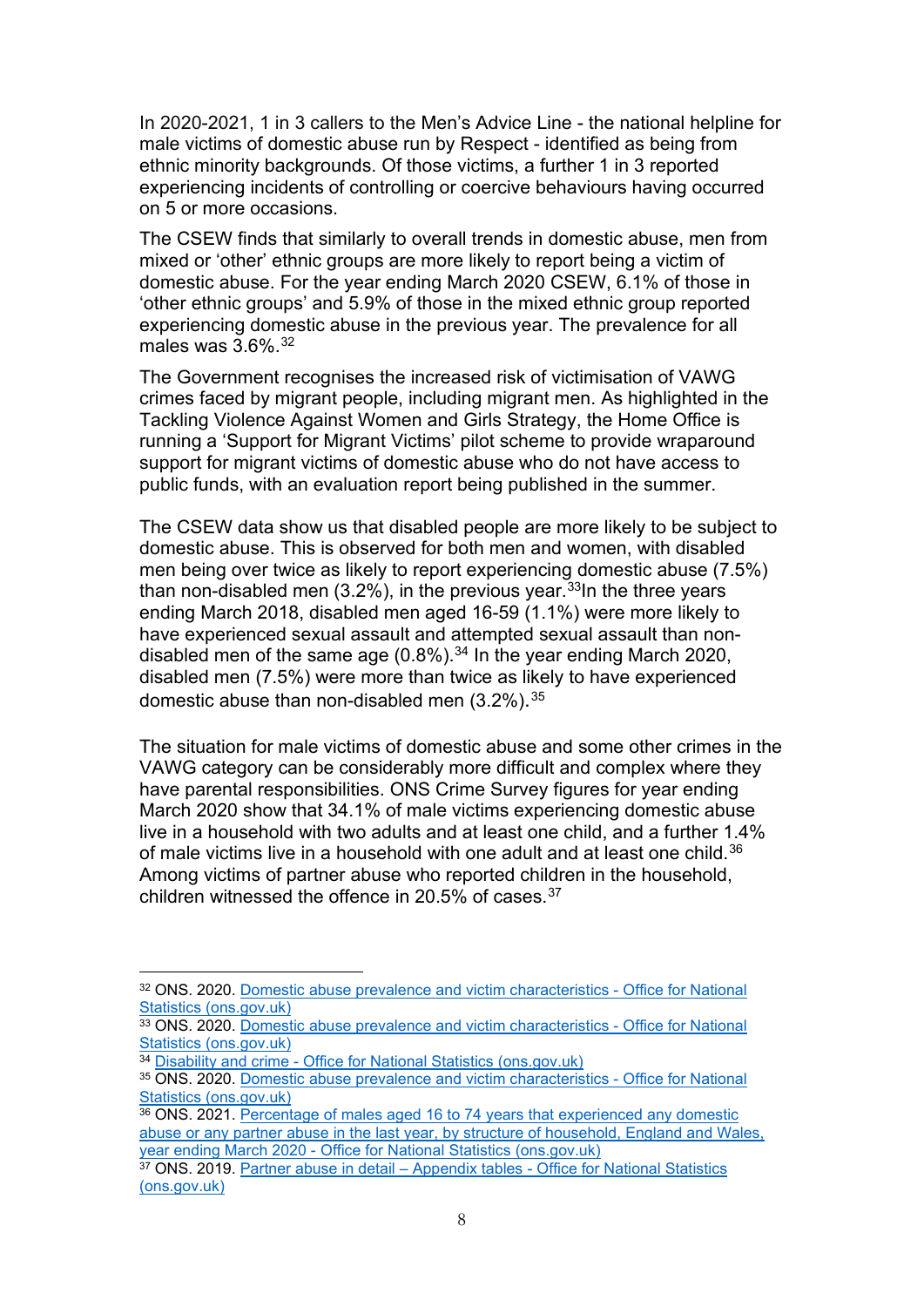# <span id="page-11-0"></span>**3. Identification and reporting**

Harmful stereotyping, combined with popular myths and misconceptions around male victims, can act as additional barriers when it comes to reporting and seeking help. For example, stereotypes around masculinity can have a significant role in a male victim's experience of domestic abuse. Male victims may be less likely to disclose that they are being abused or may not recognise they are victims of domestic abuse as they may believe the term 'domestic abuse' is only applicable to women.

The year ending March 2018 CSEW showed that only just over half of male victims of partner abuse (50.8%) reported telling anyone personally about abuse experienced in the previous year. This compares to the 81.3% of female victims. [38](#page-11-1) Men and boys may face particular challenges to disclosing abuse due to stereotypes and out of fear of not being believed. Barriers to reporting these crimes, and seeking help from specialist services, can be experienced by all victims, regardless of sex. These can include, but are not limited to: fear of not being believed; lack of faith in the criminal justice system; feelings of shame, guilt or embarrassment; not recognising the situation as abusive; not being aware of how to report crime; fear of losing contact with children; immigration status; fear of their sexuality being revealed; threats of harm from the perpetrator; and, pressure from family and friends to remain in a relationship. [39](#page-11-2) Male victims with protected characteristics may be at greater risk of facing barriers to reporting and seeking help.

Popular myths and misconceptions about male victims of crimes such as domestic and sexual abuse can be particularly damaging and act as a further barrier to reporting and help-seeking.

Myths surrounding male victims of sexual abuse can include, but are not limited to: male survivors of sexual abuse will go on to abuse others; men/boys are only sexually abused by other men/boys; physical arousal during sexually criminal abusive acts signifies consent. [40](#page-11-3) In their national research, the voluntary sector specialist umbrella agency the Male Survivors Partnership concluded that 20% of the men sampled took over 31 years to disclose being sexually abused.[41](#page-11-4)

A University of Durham study examining the experience of male victims of domestic abuse during COVID-19 conducted in collaboration with the Men's Advice line, run by domestic abuse charity Respect - reported that some of their callers described how their ideas about what it means to be man, meant they found it hard to believe that they were a victim of abuse. [42](#page-11-5) This can also

<span id="page-11-1"></span><sup>38</sup> ONS. [Partner abuse in detail, England and Wales -](https://www.ons.gov.uk/peoplepopulationandcommunity/crimeandjustice/articles/partnerabuseindetailenglandandwales/yearendingmarch2018) Office for National Statistics [\(ons.gov.uk\):](https://www.ons.gov.uk/peoplepopulationandcommunity/crimeandjustice/articles/partnerabuseindetailenglandandwales/yearendingmarch2018) Data year ending March 2018

<span id="page-11-2"></span> $39$  Such reasons have been reported for victims of partner abuse (see ONS. Partner abuse in detail, England and Wales - [Office for National Statistics \(ons.gov.uk\):](https://www.ons.gov.uk/peoplepopulationandcommunity/crimeandjustice/articles/partnerabuseindetailenglandandwales/yearendingmarch2018) Data year ending March 2018) and responses from the VAWG call for evidence.

<span id="page-11-3"></span><sup>40</sup> Myths and Facts - MSP - [The Male Survivors Partnership](https://malesurvivor.co.uk/support-for-male-survivors/myths-and-facts/)

<span id="page-11-4"></span><sup>41</sup> [Male Survivors Partnership](https://malesurvivor.co.uk/)

<span id="page-11-5"></span><sup>42</sup> [FINAL Living a Life by Permission report Feb 2021 \(dur.ac.uk\)](https://www.dur.ac.uk/resources/criva/LivingALifeByPermission.pdf)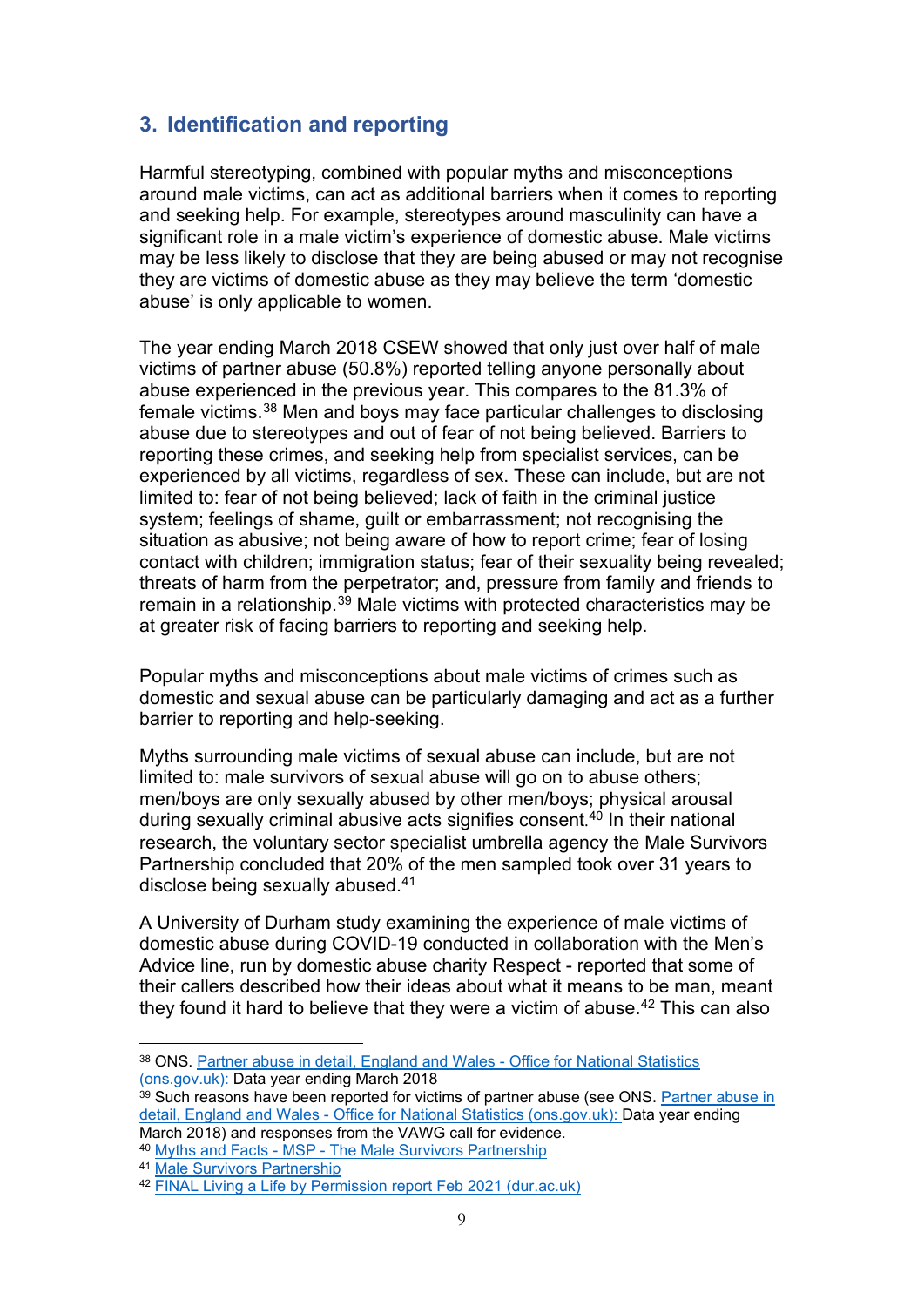impact the ways male victims are abused, for example, using specific insults as part of a pattern of controlling or coercive behaviour. The study reported male victims were told they were mocked by their perpetrators for being "not manly enough."[43](#page-12-1)

# <span id="page-12-0"></span>**4. Access to support services**

All victims/survivors deserve access to timely and appropriate support. The importance of access to appropriate services was underscored in the context of the COVID-19 pandemic. The Rape Support Fund, provided by the Ministry of Justice, has been extended until March 2023, to ensure support services have the funding stability they need to meet demand. Core funding for rape support centres through this fund has increased by 50% this financial year (21/22), from £8m to £12m per annum.

On average, in the year ending March 2021, the charity ManKind Initiative experienced 23% more calls to their helpline per month and 61% more visitors to their website per month than the previous year.<sup>[44](#page-12-2)</sup> Some support services such as the Men's Advice Line, the national helpline for male victims of domestic abuse, run by Respect - also offer web services which allow the user instant and non-instant responses from staff. From 2019-2022, the Government has allocated £168,000 a year for the helpline. In addition to this amount, the Government provided a funding uplift in 2020/21 of a further £151,000 to support the continued running of the service during the COVID-19 pandemic. In 2021/22, the Government provided another funding uplift of £64,500 to fund additional activity.

The Government also recognises the additional barriers to reporting which male victims with protected characteristics may experience, and that male victims may have specialist needs. Some barriers to reporting and helpseeking are practical and involve service availability.

LGBT victims and survivors may be less likely to seek support because there can be a lack of clarity as to whether services are 'LGBT friendly'. [45](#page-12-3) The support organisation Galop identified that LGBT people experienced a range of structural, cultural, individual, and interpersonal barriers when accessing domestic abuse and sexual violence services in the UK.[46](#page-12-4)

<span id="page-12-1"></span><sup>43</sup> [FINAL Living a Life by Permission report Feb 2021 \(dur.ac.uk\)](https://www.dur.ac.uk/resources/criva/LivingALifeByPermission.pdf)

<span id="page-12-2"></span><sup>44</sup> [Domestic abuse victim services, England and Wales -](https://www.ons.gov.uk/peoplepopulationandcommunity/crimeandjustice/articles/domesticabusevictimservicesenglandandwales/november2021) Office for National Statistics [\(ons.gov.uk\)](https://www.ons.gov.uk/peoplepopulationandcommunity/crimeandjustice/articles/domesticabusevictimservicesenglandandwales/november2021)

<span id="page-12-3"></span><sup>&</sup>lt;sup>45</sup> [160719\\_REPORT\\_LGBT\\_evidence\\_review\\_NIESR\\_FINALPDF.pdf](https://www.niesr.ac.uk/wp-content/uploads/2021/10/160719_REPORT_LGBT_evidence_review_NIESR_FINALPDF.pdf)

<span id="page-12-4"></span><sup>46</sup> [For-Service-Providers-Barriers.pdf \(setdab.org\)](https://setdab.org/wp-content/uploads/2019/09/For-Service-Providers-Barriers-for-LGBT-Victims.pdf)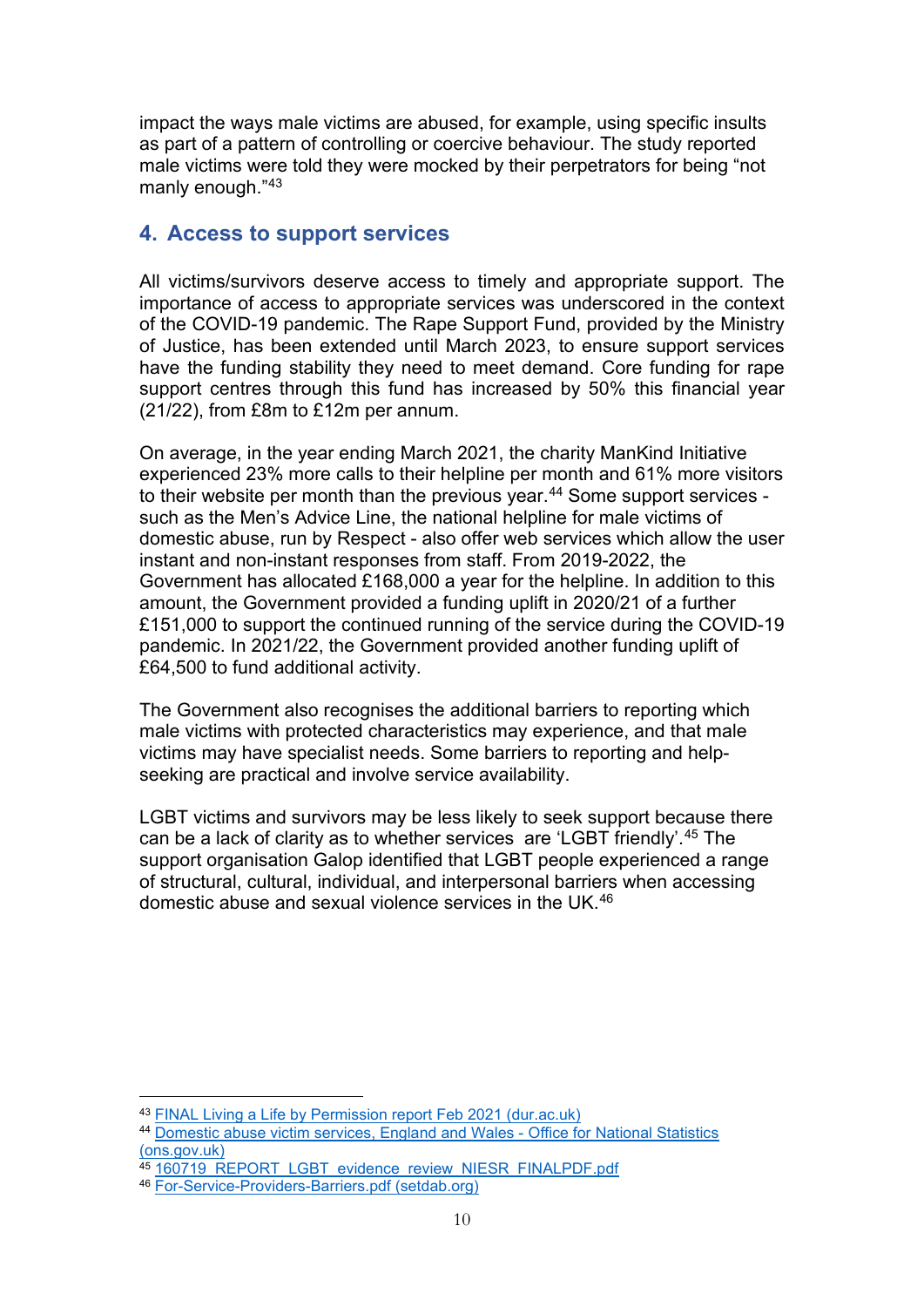# **Case Study: Safer Futures Cornwall**

When his partner had left for work, Joe<sup>1</sup> (30) decided to try the Safer Futures helpline. Joe had met his partner 18-months ago on a night out. After a whirlwind romance, Joe had moved into his partner's flat. This suited Joe well; he had spent the previous few months between friends' houses after losing his job and struggling with his mental health during the COVID-19 pandemic.

At first, the relationship seemed perfect. However, patterns of coercive control soon emerged, and Joe began to fear his partner's return from work. Joe's self-esteem hit rock bottom and he found himself drinking more and more.

Joe would never have described his situation as domestic abuse, his partner never physically hurt him. However, when Joe started to contemplate suicide he reached out to a friend. His friend had been worried about Joe's relationship and suggested he call the Safer Futures helpline.

Safer Futures is an integrated domestic abuse and sexual violence services provider, run by First Light and Barnardo's, commissioned by Cornwall and the Isles of Scilly's Joint Commissioning Group. It offers a range of gender-informed and genderinclusive early intervention, prevention, therapy and recovery programmes to children, young people and adults affected by domestic abuse and sexual violence. All aspects of the service are free at the point of delivery and can be reached through a Single Point of Access (SPA) helpline.

In line with other domestic abuse services, it has seen a sharp rise in referrals since the start of the COVID-19 pandemic in March 2020. For men, this increase has been approximately 15%; for women it has been approximately 40%. Both women and men provide helpline support although there are more women to reflect need, and the client has the choice of who they speak to.

Safer Futures provides support services tailored to the needs of the individual. Through one call to the SPA helpline, specialists can undertake a DASH<sup>1</sup>- or domestic abuse, stalking and 'honour'-based violence - risk assessment and create a tailored support pathway. In Joe's case, the DASH risk assessment and professional judgement of the specialist did not indicate immediate risk of harm to Joe. He therefore did not need an Independent Domestic Violence Advocate (IDVA) - who deal with high-risk crisis intervention - but he did need ongoing support. He was provided with a DASA (a domestic abuse safety adviser) for community-based oneto-one meetings. The DASA was able to support Joe to find safe accommodation join a men's peer-support group and access specialist mental health, alcohol, and job support.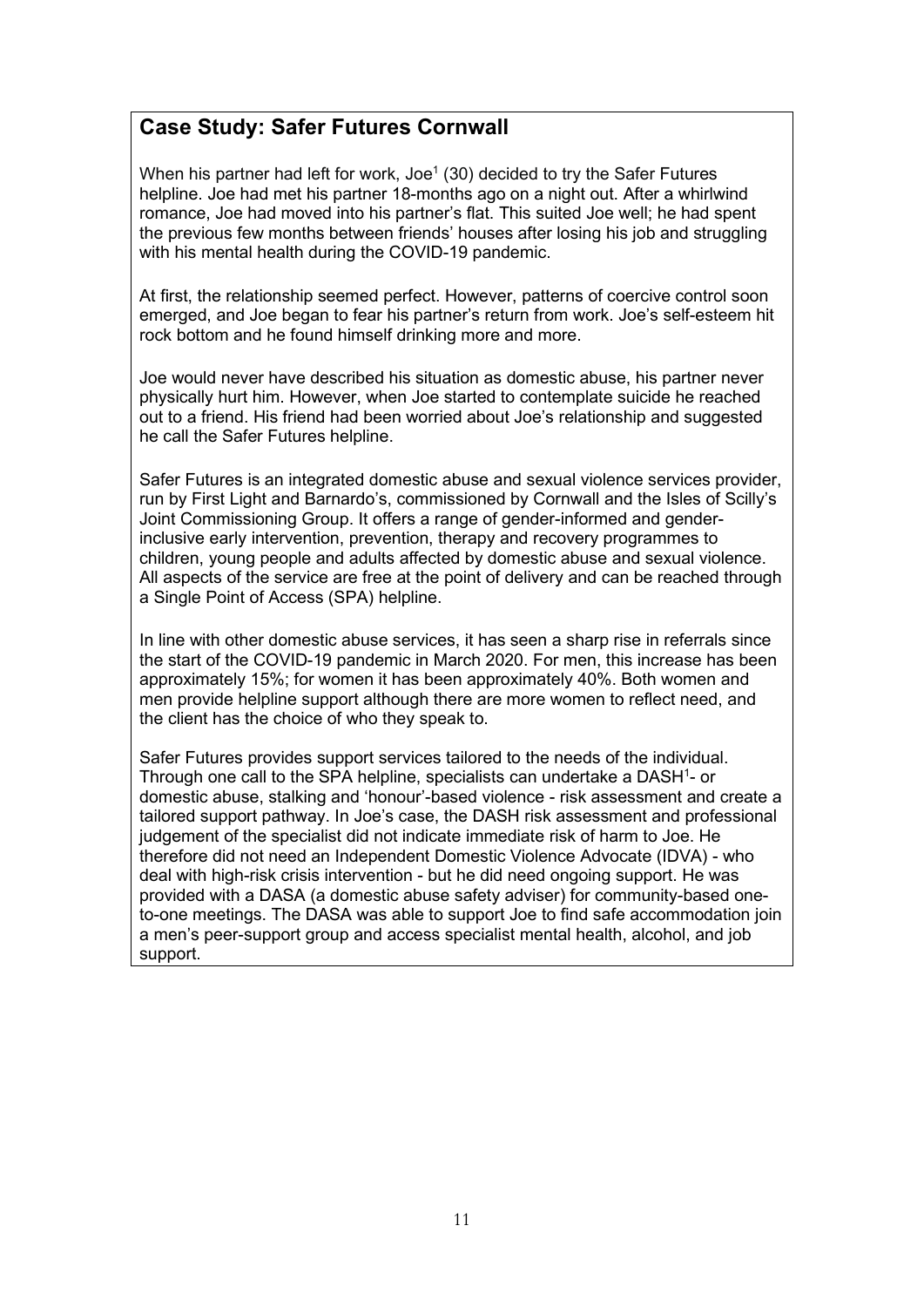Male victims/survivors in the prison estate may have difficulty accessing relevant support services. Figures obtained in a UK study by the Howard League for Penal Reform (2014), detailed that when overcrowding in male prisons increased, the number of recorded sexual assaults by male prisoners rose. Reductions in the amount of contact time between officers and prisoners as a result of COVID-19, could make it more difficult for staff to identify prisoners at risk of sexual assault, or to prevent or detect sexual assaults in prison.[47](#page-14-0) In 2020, Her Majesty's Prison and Probation Service recorded 239 sexual assaults in male secure establishments – including prisons, Youth Offender Institutions and HMPPS managed Immigration Removal Centres - in England and Wales.[48](#page-14-1) 

It is critical that support services:

- are clear about the support they offer and to whom
- take into consideration the needs of victims/survivors
- understand the impact of harmful stereotyping, combined with myths and misconceptions about male victims that can act as barriers for men to engage.

When commissioning support services, local areas should refer to the National Statement of Expectations and accompanying Commissioning Toolkit, which provide guidance on how to commission victim support services to meet needs effectively and ensure that the local response is collaborative, inclusive, robust, and effective.[49](#page-14-2)

We are aware of the excellent resources already in place developed by sector experts that support commissioners and providers to develop and provide the best services for male victims/survivors. The below demonstrate some examples of best practice:

- The Respect Male Victims Toolkit $50$
- LGBT+ Domestic Abuse Service Provision Mapping Study<sup>[51](#page-14-4)</sup>
- Commissioning for Inclusion: delivering services for LGBT+ survivors of domestic abuse $52$
- Male Domestic Abuse Network: Quality Standards for Services Supporting Male Victims/Survivors of Domestic Abuse<sup>[53](#page-14-6)</sup>
- Male Survivors Partnership: Male Service Standards for organisations working with men and boys affected by sexual abuse, rape and sexual exploitation<sup>[54](#page-14-7)</sup>

<span id="page-14-0"></span><sup>47</sup> \*Coercive-sex-in-prison.pdf

<span id="page-14-1"></span><sup>48</sup> [Safety in custody quarterly: update to December 2020 -](https://www.gov.uk/government/statistics/safety-in-custody-quarterly-update-to-december-2020) GOV.UK (www.gov.uk) <sup>49</sup> National Statement of Expectations 2022

<span id="page-14-3"></span><span id="page-14-2"></span><sup>50</sup> [Respect-Toolkit-for-Work-with-Male-Victims-of-Domestic-Abuse-2019.pdf \(hubble-live](https://hubble-live-assets.s3.amazonaws.com/respect/file_asset/file/24/Respect-Toolkit-for-Work-with-Male-Victims-of-Domestic-Abuse-2019.pdf)[assets.s3.amazonaws.com\)](https://hubble-live-assets.s3.amazonaws.com/respect/file_asset/file/24/Respect-Toolkit-for-Work-with-Male-Victims-of-Domestic-Abuse-2019.pdf)

<span id="page-14-4"></span><sup>51</sup> [Galop-LGBT-Domestic-Abuse-Service-Provision-Mapping-Study-Final.pdf](https://domesticabusecommissioner.uk/wp-content/uploads/2021/11/Galop-LGBT-Domestic-Abuse-Service-Provision-Mapping-Study-Final.pdf)  [\(domesticabusecommissioner.uk\)](https://domesticabusecommissioner.uk/wp-content/uploads/2021/11/Galop-LGBT-Domestic-Abuse-Service-Provision-Mapping-Study-Final.pdf)

<span id="page-14-5"></span><sup>52</sup> [LGBT-Commissioning-Guidance-final-2.pdf \(galop.org.uk\)](https://galop.org.uk/wp-content/uploads/2021/05/LGBT-Commissioning-Guidance-final-2.pdf)

<span id="page-14-6"></span><sup>53</sup> Service Standards - [Male Domestic Abuse Network \(mdan.org.uk\)](https://mdan.org.uk/service-standards/)

<span id="page-14-7"></span><sup>54</sup> Male Service Standards - MSP - [The Male Survivors Partnership](https://malesurvivor.co.uk/male-service-standards/)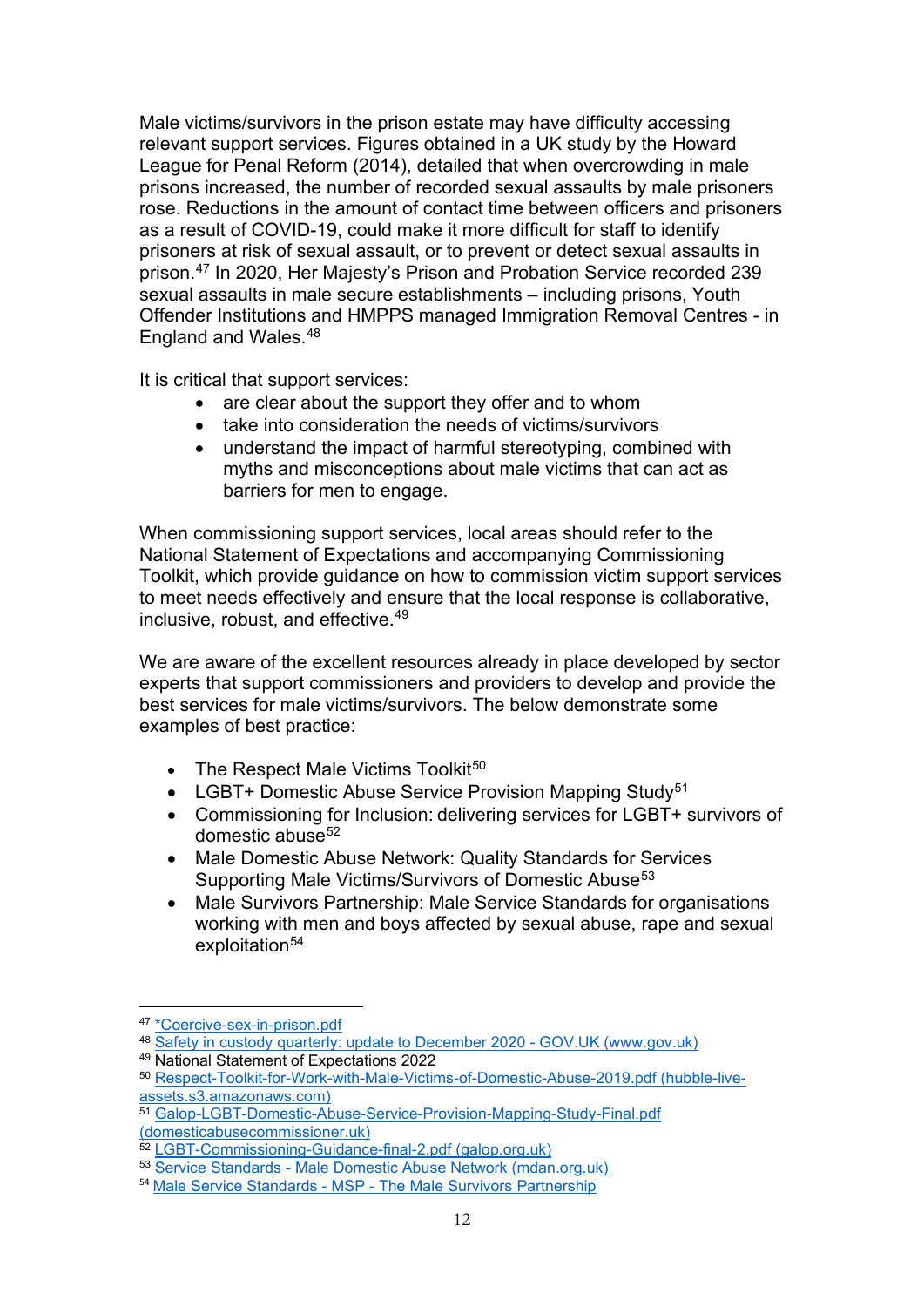# **Case Study: OUT Spoken Talking Therapy in the prison estate, a Survivors Manchester service**

The OUT Spoken Talking Therapy service model is based on Survivors Manchester's years of experience of working with male victims/survivors of sexual abuse, rape and sexual exploitation in the community and mirrors much of the services they already run, adapted to fit in the prison estate. All services and activities are trauma informed and victim/survivor focused – they develop and deliver services where actions and decisions are underpinned by understanding of the evidence base on working with trauma; whilst also adapting delivery to meet the specific and identified needs of male victims/survivors from the continual feedback cycle.

Survivors Manchester underpin their work with Judith Herman's world-wide recognised 'Trauma and Recovery' (1992) framework. This three stage model follows a process of: 1. Stabilisation; 2. Processing; 3. Integration. The model starts with helping the client become stable by using a range of therapeutic skills and the development of a therapeutic relationship. Once stability is established, the client can then begin to process their 'stuck' experiences, often grieving with a sense of loss, acknowledgement of fear and anger, and releasing the withheld emotion. This time then enables the individual to integrate this experience actively into their 'life story', taking out the disabling emotion from the past to acknowledge the present day living. It's not about forgetting or shutting off the trauma, it's about moving it from feeling it is still here to placing it back where it belongs, in the past.

Michael<sup>[55](#page-15-1)</sup> engaged in OUT Spoken 1:1 talking therapy and the peer-led support group. Michael is serving a 6 year sentence; this is his third prison sentence. The help he received from Survivors Manchester went beyond helping him with the abuse he suffered. It also helped him understand why he used and hurt others. It helped him understand that all the anger he had was misplaced and misdirected. Today he feels that he has a future to look forward to and plan for, without carrying his past around with him.

# <span id="page-15-0"></span>**5. Prosecution**

The CSEW for year ending March 2018 found that only 14.7% of male victims of partner abuse had told the police about their abuse, compared to 18.4% of women. [56](#page-15-2)

While the Government fully acknowledges the range of barriers many male victims face, we encourage all victims/survivors to report incidents to the police, so perpetrators can be brought to justice. The Government recognises these crimes can have a lasting impact on victims/survivors and will continue to work with partners across local and national government, police, and the voluntary and community sector to support male victims/survivors.

We recognise that having police officers with the right skills is critical in ensuring cases are progressed and managed effectively. We are supporting

<span id="page-15-2"></span><span id="page-15-1"></span><sup>&</sup>lt;sup>55</sup> Some names and identifying characteristics have been changed to protect identities. <sup>56</sup> ONS. [Partner abuse in detail, England and Wales -](https://www.ons.gov.uk/peoplepopulationandcommunity/crimeandjustice/articles/partnerabuseindetailenglandandwales/yearendingmarch2018) Office for National Statistics [\(ons.gov.uk\):](https://www.ons.gov.uk/peoplepopulationandcommunity/crimeandjustice/articles/partnerabuseindetailenglandandwales/yearendingmarch2018) Data year ending March 2018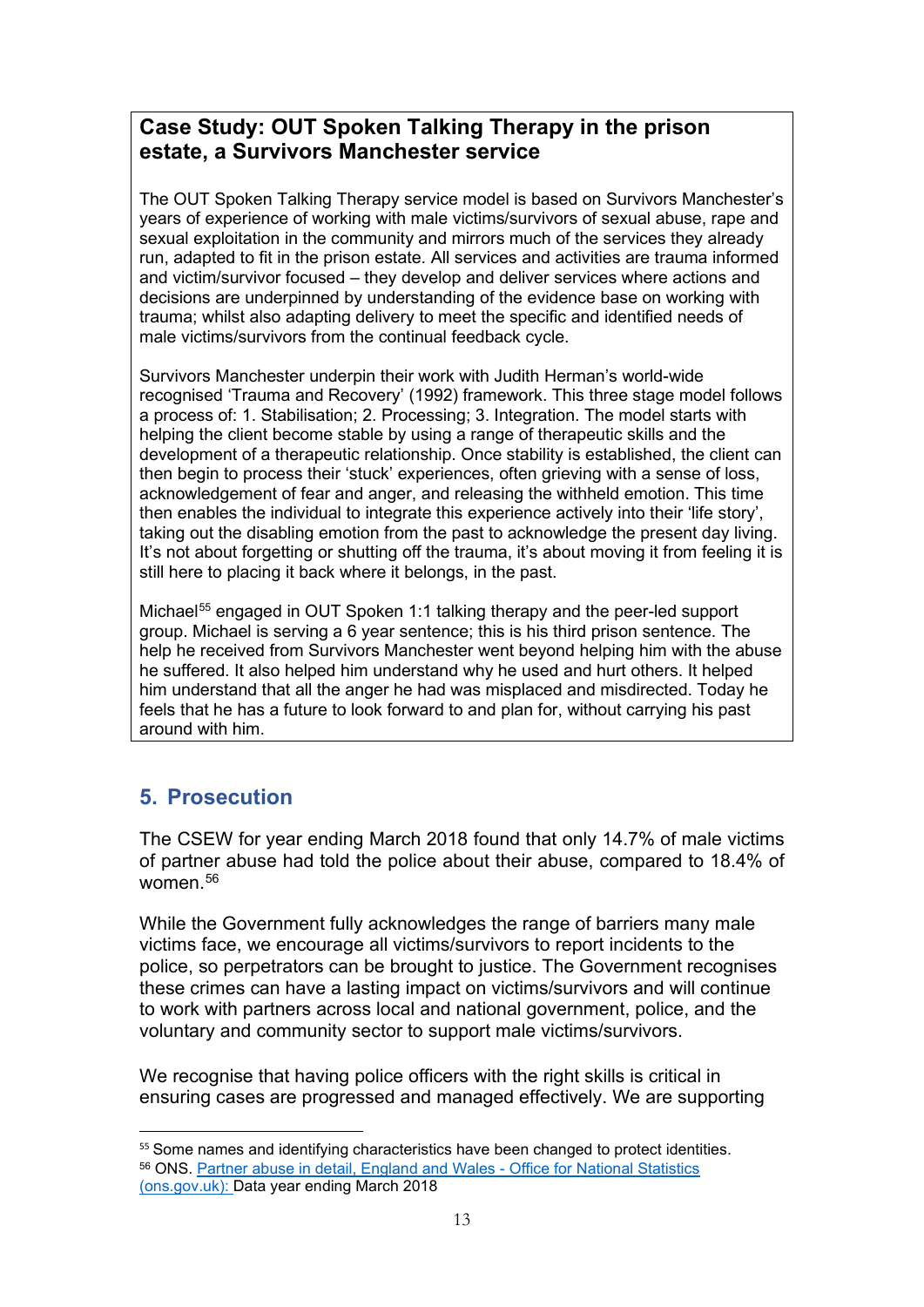police to do this through funding 'Operation Soteria', which is working to improve the police response to rape cases, and the Vulnerability Knowledge and Practice Programme (run by the National Police Chiefs' Council, which drives improvement in the policing response to all safeguarding crimes, including adult sexual offences). We are also supporting the recruitment of 20,000 police officers, and the appointment of DCC Maggie Blyth as the full time National Policing Lead on Violence Against Women and Girls. DCC Blyth recognises that there are victims across all offences captured within the VAWG area, including men and boys, and her plans will seek to utilise improvements for all victims regardless of sex.

There were 84,734 domestic abuse-related crimes recorded in the year ending March 2021, and just over a quarter (26.9%) of these involved male victims. [57](#page-16-1) Despite increased police-recorded domestic abuse crimes in recent years, the number of domestic abuse perpetrators charged, prosecuted, and convicted has been falling. For the year ending March 2021, only 8% of recorded domestic abuse crimes were assigned an outcome of charged or summonsed in that same year. [58](#page-16-2) In domestic related prosecutions for year ending March 2021, 13.6% of victims were male. [59](#page-16-3)

In 2017 the Crown Prosecution Service (CPS) published a public statement on male victims of crimes considered within their Violence Against Women and Girls (VAWG) strategy, which outlined the CPS support for male victims/ survivors of abuse and reaffirmed their commitments to them. The statement recognised the significant numbers of men and boys affected by these crimes and made several commitments. This included commitments to provide information for prosecutors to help challenge myths and stereotypes, understand the experience of male victims within the Criminal Justice System, and provide details of support services for male victims.

## <span id="page-16-0"></span>**6. Commitments**

[Annex A](file://Poise.Homeoffice.Local/Home/HMC/Users/CaseyE/My%20Documents/Men%20and%20Boys/Research/Annex_A_-_Tackling_Violence_Against_Women_and_Girls_Strategy_-_June_2021.pdf) of the Tackling Violence Against Women and Girls Strategy contains full details of Government progress against the actions committed to in the Male Victims Position Statement 2019.

The Government will continue to build on our work with the sector to support male victims/survivors of these crimes and ensure that timely and high-quality appropriate support is available to them. In addition, we will:

• Continue to involve diverse national men's groups in stakeholder engagement on issues related to VAWG.

<span id="page-16-1"></span><sup>57</sup> ONS. 2021. [Domestic abuse and the criminal justice system -](https://www.ons.gov.uk/peoplepopulationandcommunity/crimeandjustice/datasets/domesticabuseandthecriminaljusticesystemappendixtables) Office for National Statistics [\(ons.gov.uk\)](https://www.ons.gov.uk/peoplepopulationandcommunity/crimeandjustice/datasets/domesticabuseandthecriminaljusticesystemappendixtables)

<span id="page-16-3"></span><span id="page-16-2"></span><sup>&</sup>lt;sup>58</sup> [Domestic abuse and the criminal justice system -](https://www.ons.gov.uk/peoplepopulationandcommunity/crimeandjustice/datasets/domesticabuseandthecriminaljusticesystemappendixtables) Office for National Statistics (ons.gov.uk) <sup>59</sup> ONS. 2021. [Domestic abuse and the criminal justice system -](https://www.ons.gov.uk/peoplepopulationandcommunity/crimeandjustice/datasets/domesticabuseandthecriminaljusticesystemappendixtables) Office for National Statistics [\(ons.gov.uk\)](https://www.ons.gov.uk/peoplepopulationandcommunity/crimeandjustice/datasets/domesticabuseandthecriminaljusticesystemappendixtables)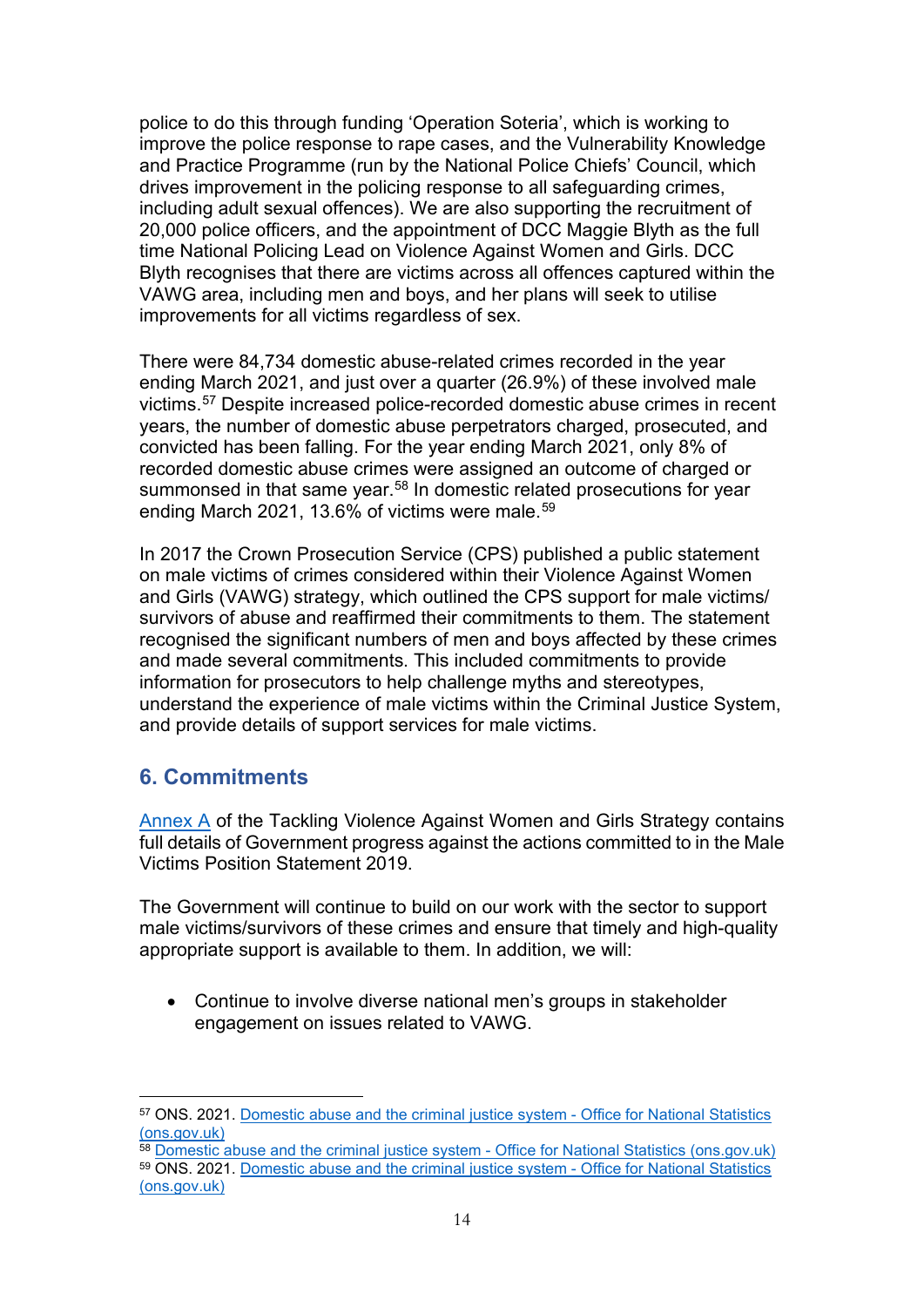- Whilst acknowledging the disproportionally gendered nature of VAWG, ensure Government VAWG communication campaigns are inclusive of male victims to raise awareness, challenge harmful societal myths about masculinity, and encourage male victims and survivors to report abuse.
- Continue to utilise evidence from across Government on male experiences of VAWG crimes to inform relevant future Government policies. For example, a comprehensive [VAWG data landscape](https://www.ons.gov.uk/peoplepopulationandcommunity/crimeandjustice/datasets/violenceagainstwomenandgirlsdatalandscape) has been published on Gov.uk. This includes sources from across government, academia and the voluntary sector and includes data on male experiences of VAWG crimes.
- During 2021-22, the Ministry of Justice committed over £1.4 million to the Male Rape Fund. A further £1.4 million will be committed in 2022- 23.
- Via the Ministry of Justice, continue to fund Safeline's national male rape helpline and SurvivorsUK's webchat until March 2023.
- Explicitly highlight that the remit of the Minister for Safeguarding includes responsibility for male victims of VAWG crimes.
- Work closely with the Office of the Domestic Abuse Commissioner (DAC), making use of the information provided through the DAC's survivor survey<sup>60</sup>- which is currently being analysed after closing on 31 January 2022 - to inform future potential areas of research.
- Work to develop a framework to coordinate and align funding for victim and survivor support services across Government will be taken forward through the Ministry of Justice's forthcoming Victims Funding Strategy.
- Introduce a Victims Law as soon as possible, to guarantee that victims are at the heart of the criminal justice system. Throughout the recent consultation process, we have engaged directly with victims, including male victims and the specialist services working to support them – to hear first-hand their experiences, and the specific challenges they are facing.
- Increase Ministry of Justice funding for victim and witness support services, to £185 million by 2024-25. Over three years, £47.1m will be ringfenced for community-based services supporting victims of domestic abuse and sexual violence, this includes male victims/ survivors.
- Undertake further Government work through the Spending Review, and through a landscape review of the provision of sexual violence support services.

<span id="page-17-0"></span><sup>&</sup>lt;sup>60</sup> Introduction : Survey about domestic abuse services [\(homeofficesurveys.homeoffice.gov.uk\)](https://www.homeofficesurveys.homeoffice.gov.uk/s/DAC-Independent-Survey/?lang=617384)